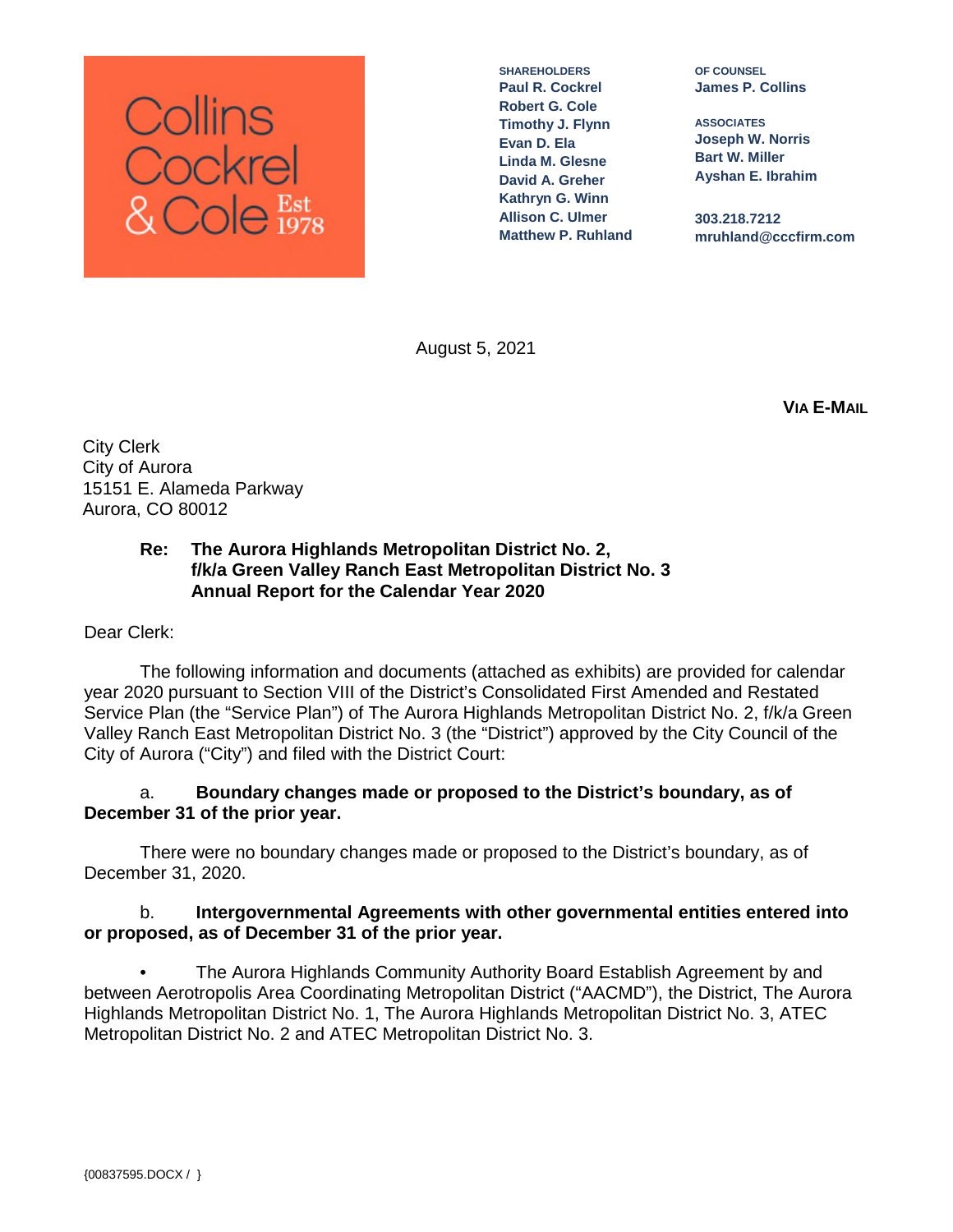

City of Aurora August 5, 2021 Page 2

# c. **Copies of the District's rules and regulations, if any as of December 31 of the prior year**:

No rules and regulations have been established as of December 31, 2020.

# d. **A summary of any litigation which involves the District Public Improvements as of December 31 of the prior year**:

There is no litigation, pending or threatened, against the District of which we are aware.

# e. **Status of the District's construction of the Public Improvements as of December 31 of the prior year**:

The District did not directly construct any Public Improvements in 2020, however, the District is a party to certain agreements pursuant to which it is responsible, together with The Aurora Highlands Metropolitan District No. 1, The Aurora Highlands Metropolitan District No. 3, ATEC Metropolitan District No. 1 and ATEC Metropolitan District No. 2, for the funding of certain improvements constructed by AACMD. The following Public Improvements were constructed by AACMD within the District boundaries in 2020:

- i. Grading/Stormwater Management; and
- ii. Site Utilities (Water, Sanitary Sewer, Storm Drainage Facilities); and
- iii. Project Monumentation.

# f. **A list of all facilities and improvements constructed by the District that have been dedicated to and accepted by the City as of December 31 of the prior year**:

No facilities or improvements were dedicated to or accepted by the City during the reporting period.

# g. **The assessed valuation of the District for the current year**:

The current assessed valuation of the District is \$40. A copy of the 2020 certification of assessed valuation from Adams County is attached hereto as Exhibit A.

# h. **Current year budget including a description of the Public Improvements to be constructed in such year**:

A copy of the 2021 budget is attached hereto as Exhibit B. Public Improvements anticipated to be constructed by AACMD within the District boundaries during 2021 include the following:

i. Grading/Stormwater Management;

ii. Site Utilities (Water, Sanitary Sewer, Storm Drainage Facilities);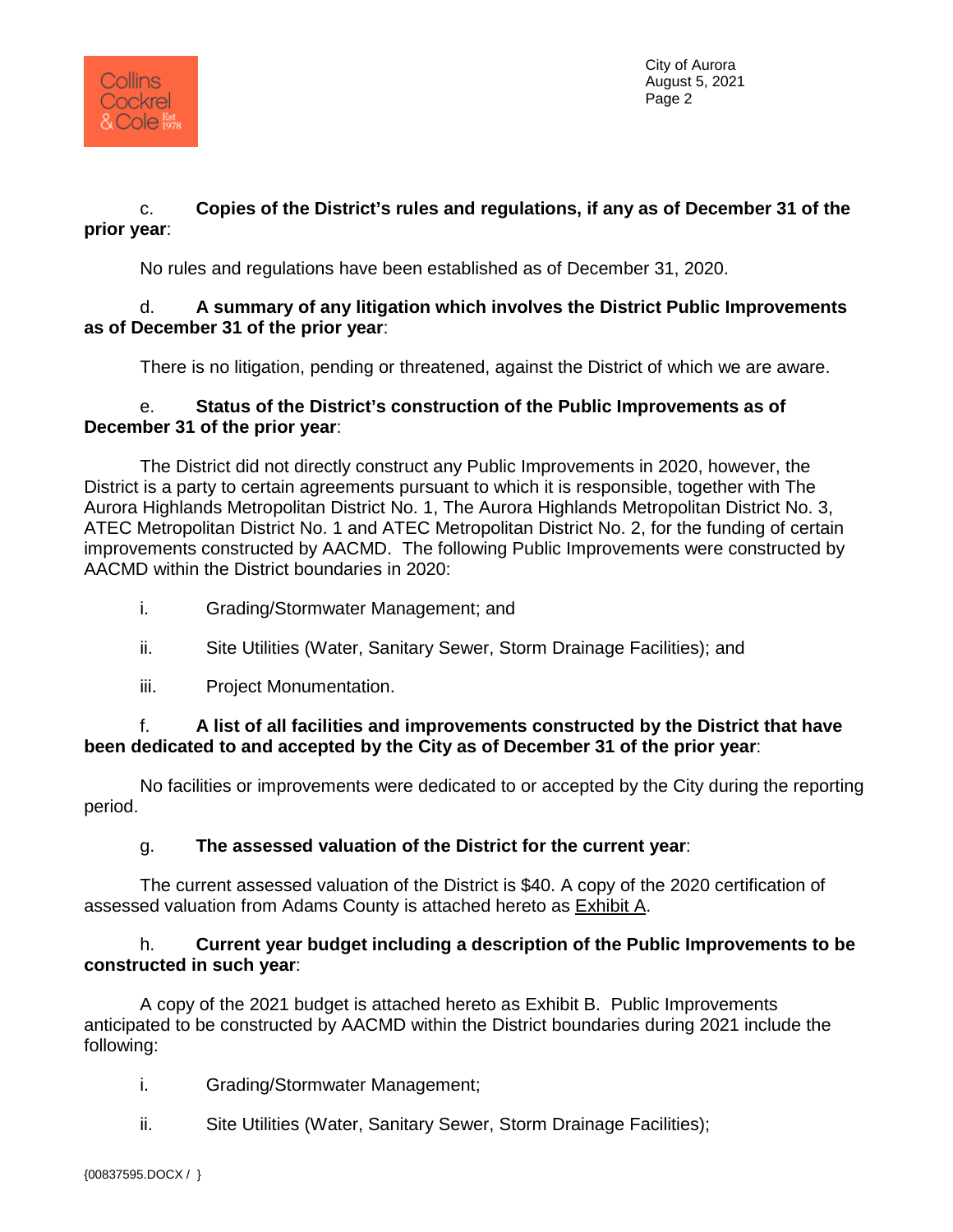

City of Aurora August 5, 2021 Page 3

- iii. Roadway Lighting/Traffic Control;
- iv. Curb, Gutter, Walks/Trails;
- v. Asphalt Paving;
- vi. Street and Hardscape;
- vii. Landscape and Irrigation; and
- viii. Project Monumentation.

i. **Audit of the District's financial statements, for the year ending December 31 of the previous year, prepared in accordance with generally accepted accounting principles or audit exemption, if applicable**:

The District was exempt from an audit for the year ending December 31, 2020. A copy of the District's 2020 Application for Exemption from Audit is attached hereto as Exhibit C.

j. **Notice of any uncured events of default by the District, which continue beyond a ninety (90) day period, under any Debt instrument**:

There were no uncured events of default during the reporting period.

k. **Any inability of the District to pay its obligations as they come due, in accordance with the terms of such obligations, which continue beyond a ninety (90) day period**:

There were no instances of the District's inability to pay its obligations during the reporting period

Please feel free to contact me if you have any questions. Thank you.

Sincerely,

Matthew P. Ruhland

MPR/sl

cc: State Auditor Division of Local Government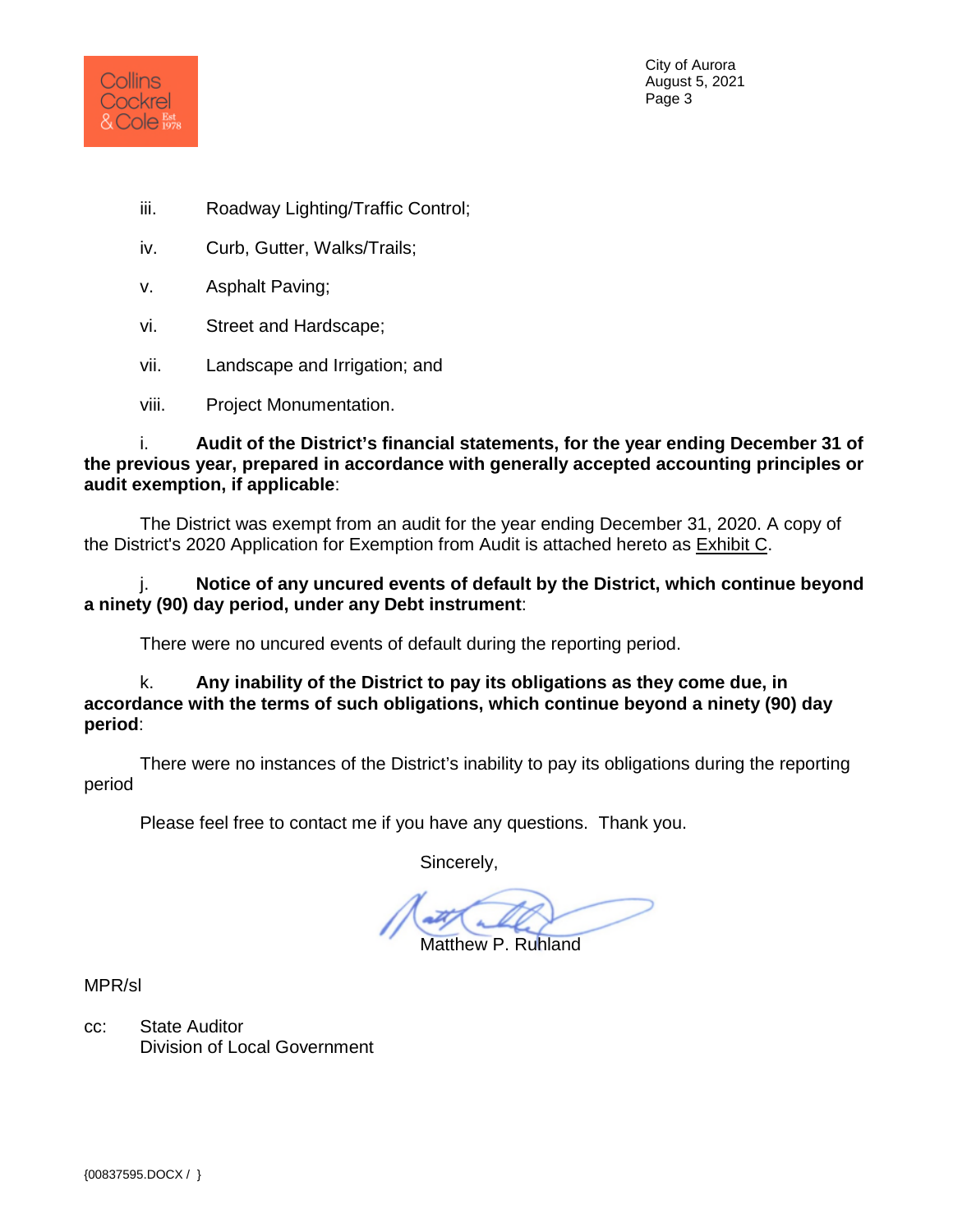# **EXHIBIT A Assessed Valuation**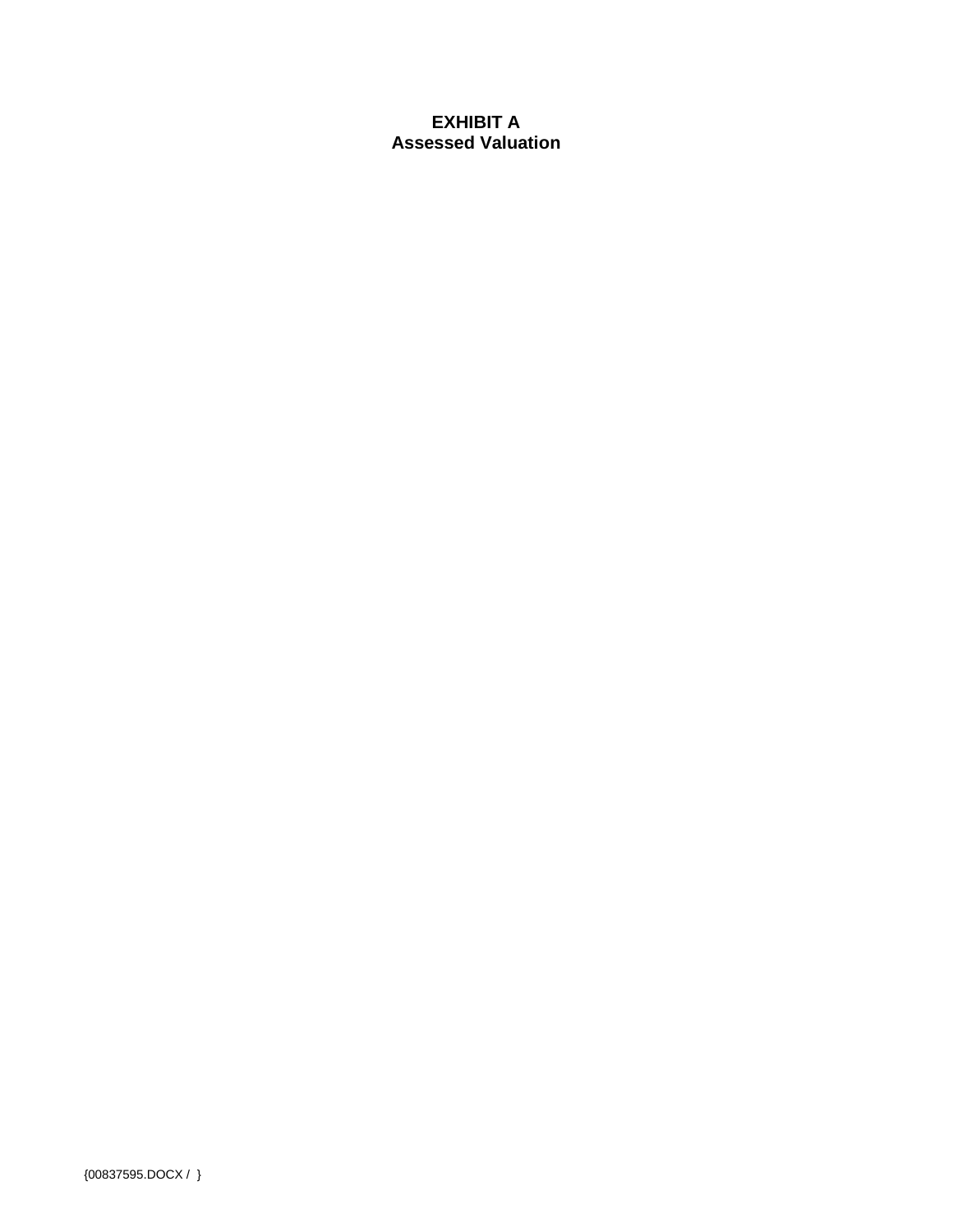### CERTIFICATION OF VALUATION BY ADAMS COUNTY ASSESSOR

#### Name of Jurisdiction: 239 - AURORA HIGHLANDS METRO DISTRICT NO 2

IN ADAMS COUNTY ON 11/29/2020

New Entity: No

| USE FOR STATUTORY PROPERTY TAX REVENUE LIMIT CALCULATIONS (5.5% LIMIT) ONLY |
|-----------------------------------------------------------------------------|
|                                                                             |

IN ACCORDANCE WITH 39-5-121(2)(a) AND 39-5-128(1),C.R.S. AND NO LATER THAN AUGUST 25, THE ASSESSOR CERTIFIES THE TOTAL VALUATION FOR ASSESSMENT FOR THE TAXABLE YEAR 2020 IN ADAMS COUNTY, COLORADO

|    | 1. PREVIOUS YEAR'S NET TOTAL TAXABLE ASSESSED VALUATION:   | \$40 |
|----|------------------------------------------------------------|------|
|    | 2. CURRENT YEAR'S GROSS TOTALTAXABLE ASSESSED VALUATION: * | \$40 |
| 3. | LESS TIF DISTRICT INCREMENT, IF ANY:                       | \$0  |
|    | 4. CURRENT YEAR'S NET TOTAL TAXABLE ASSESSED VALUATION:    | \$40 |
|    | 5 NEW CONSTRUCTION: **                                     | \$0  |
|    |                                                            |      |
|    | 6. INCREASED PRODUCTION OF PRODUCING MINES: #              | \$0  |
|    | 7. ANNEXATIONS/INCLUSIONS:                                 | \$0  |
|    |                                                            |      |

- 8. PREVIOUSLY EXEMPT FEDERAL PROPERTY: #
- **9.** NEW PRIMARY OIL OR GAS PRODUCTION FROM ANY PRODUCING OIL AND GAS LEASEHOLD  $\#$ OR LAND ( 29-1-301(1)(b) C.R.S.):

**10.** TAXES COLLECTED LAST YEAR ON OMITTED PROPERTY AS OF AUG. 1 (29-1-301(1))(a) C.R.S.):  $\qquad \qquad \qquad$  \$0.00

**11.** TAXES ABATED AND REFUNDED AS OF AUG. 1 (29-1-301(1)(a) C.R.S.) and  $(39$ -10-114(1)(a)(I)(B) C.R.S.):  $\qquad \qquad$   $\qquad \qquad$   $\qquad \qquad$ 

\* This value reflects personal property exemptions IF enacted by the jurisdiction as authorized by Art. X, Sec.20(8)(b),Colo.

\*\* New construction is defined as: Taxable real property structures and the personal property connected with the structure.

# Jurisdiction must submit respective certifications (Forms DLG 52 AND 52A) to the Division of Local Government in order for the values to be treated as growth in the limit calculation.

## Jurisdiction must apply (Forms DLG 52B) to the Division of Local Government before the value can be treated as growth in the limit calculation.

#### USE FOR 'TABOR' LOCAL GROWTH CALCULATIONS ONLY

IN ACCORDANCE WITH THE PROVISION OF ARTICLE X, SECTION 20, COLO CONST, AND 39-5-121(2)(b),C.R.S. THE ASSESSOR CERTIFIES THE TOTAL ACTUAL VALUATION FOR THE TAXABLE YEAR 2020 IN ADAMS COUNTY, COLORADO ON AUGUST 25, 2020

|     | CURRENT YEAR'S TOTAL ACTUAL VALUE OF ALL REAL PROPERTY: @                                                                                                        | \$155           |  |  |  |  |
|-----|------------------------------------------------------------------------------------------------------------------------------------------------------------------|-----------------|--|--|--|--|
|     | ADDITIONS TO TAXABLE REAL PROPERTY:                                                                                                                              |                 |  |  |  |  |
| 2.  | CONSTRUCTION OF TAXABLE REAL PROPERTY IMPROVEMENTS:                                                                                                              | \$0             |  |  |  |  |
| 3.  | ANNEXATIONS/INCLUSIONS:                                                                                                                                          | 60              |  |  |  |  |
| 4.  | INCREASED MINING PRODUCTION: %                                                                                                                                   | $\frac{10}{20}$ |  |  |  |  |
| 5.  | PREVIOUSLY EXEMPT PROPERTY:                                                                                                                                      | $\frac{$0 }{2}$ |  |  |  |  |
| 6.  | OIL OR GAS PRODUCTION FROM A NEW WELL:                                                                                                                           | 60              |  |  |  |  |
| 7.  | TAXABLE REAL PROPERTY OMITTED FROM THE PREVIOUS YEAR'S TAX WARRANT:                                                                                              | 60              |  |  |  |  |
|     | (If land and/or a structure is picked up as omitted property for multiple years, only the most current year's actual value can be reported as omitted property.) |                 |  |  |  |  |
|     | DELETIONS FROM TAXABLE REAL PROPERTY:                                                                                                                            |                 |  |  |  |  |
| 8.  | DESTRUCTION OF TAXABLE REAL PROPERTY IMPROVEMENTS:                                                                                                               | 60              |  |  |  |  |
| 9.  | DISCONNECTIONS/EXCLUSION:                                                                                                                                        | 60              |  |  |  |  |
| 10. | PREVIOUSLY TAXABLE PROPERTY:                                                                                                                                     | 60              |  |  |  |  |
|     | @ This includes the actual value of all taxable real property plus the actual value of religious, private schools, and charitable real property.                 |                 |  |  |  |  |
|     | ! Construction is defined as newly constructed taxable real property structures.                                                                                 |                 |  |  |  |  |
|     | % Includes production from new mines and increases in production of existing producing mines.                                                                    |                 |  |  |  |  |
|     |                                                                                                                                                                  |                 |  |  |  |  |

| IN ACCORDANCE WITH 39-5-128(1),C.R.S. AND NO LATER THAN AUGUST 25, THE ASSESSOR CERTIFIES           |  |
|-----------------------------------------------------------------------------------------------------|--|
| ITO SCHOOL DISTRICTS: 1. TOTAL ACTUAL VALUE OF ALL TAXABLE PROPERTY:------------------>             |  |
| MOTE . All cases would consider the theory of Occupation of Matter and LATED THAN DEOEMBED AF, 0000 |  |

NOTE: All levies must be Certified to the Board of County Commissioners NO LATER THAN DECEMBER 15, 2020

Data Date: 11/29/2020

| <u> 440 l</u>   |
|-----------------|
| $\frac{10}{20}$ |
| \$0             |
| $\frac{$0}{}$   |
| $\frac{$0}{2}$  |
| \$0             |

| \$0.00 |
|--------|
| \$0.00 |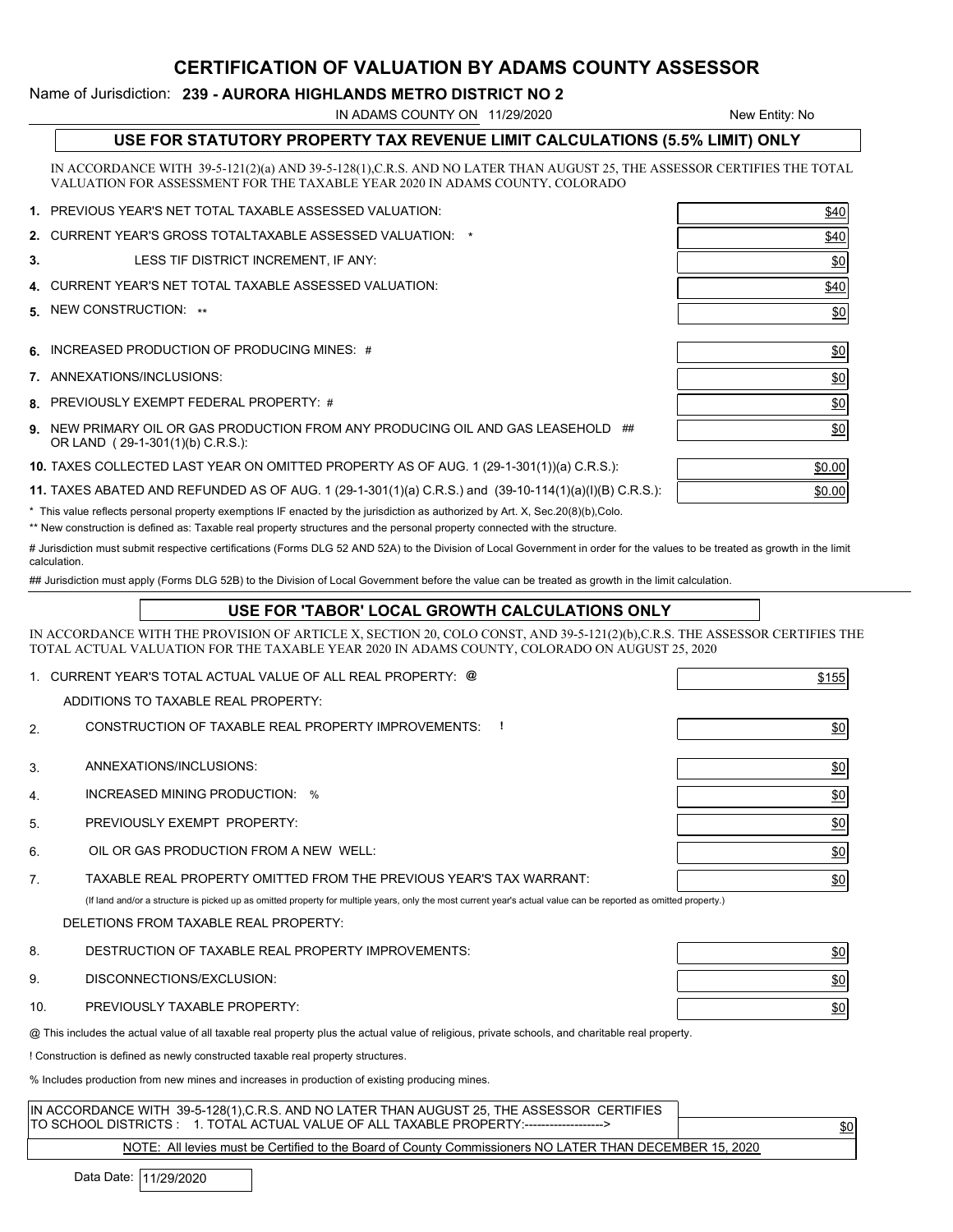# **EXHIBIT B** 2021 Budget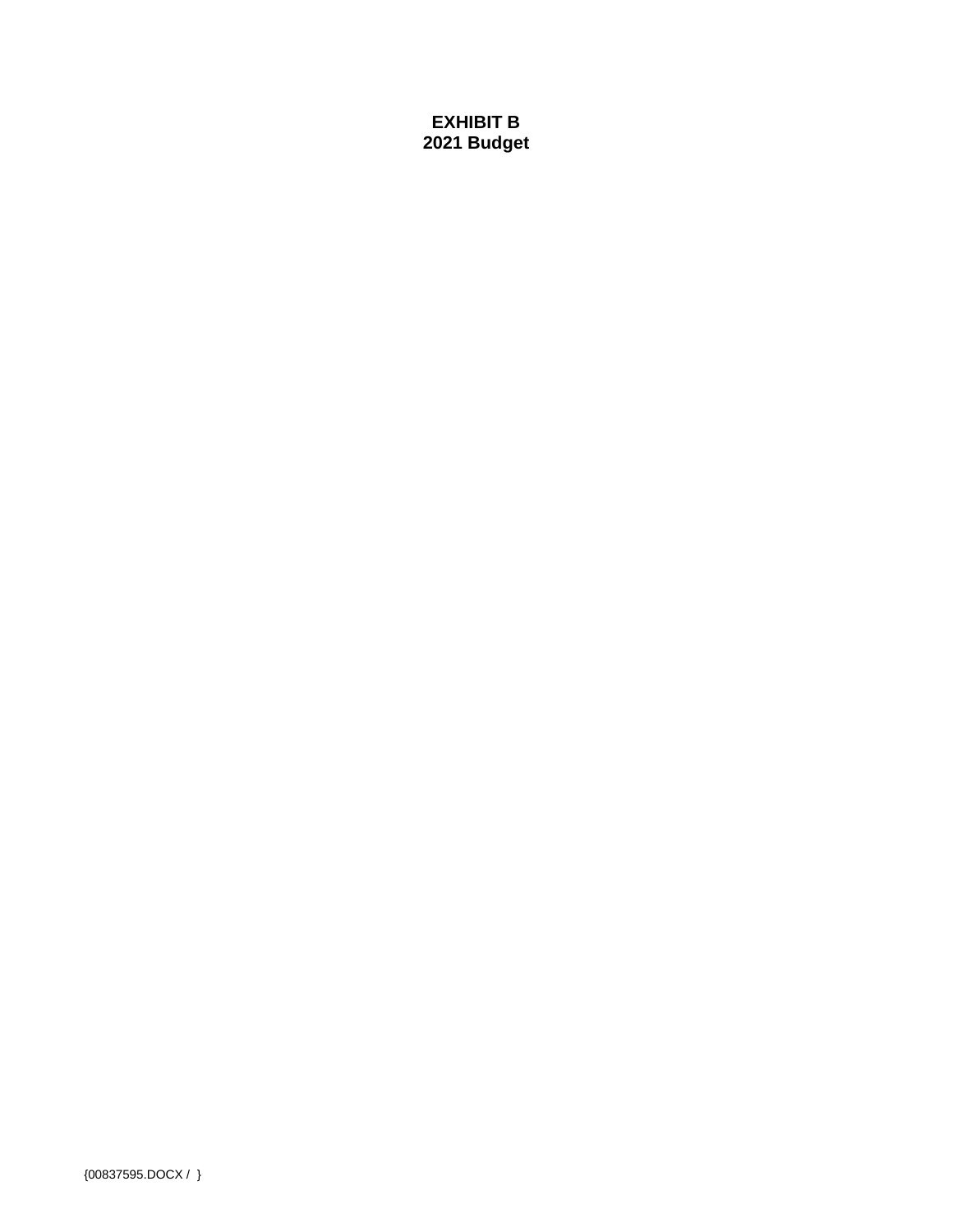# THE AURORA HIGHLANDS METROPOLITAN DISTRICT NO. 2

ANNUAL BUDGET

FOR YEAR ENDING DECEMBER 31, 2021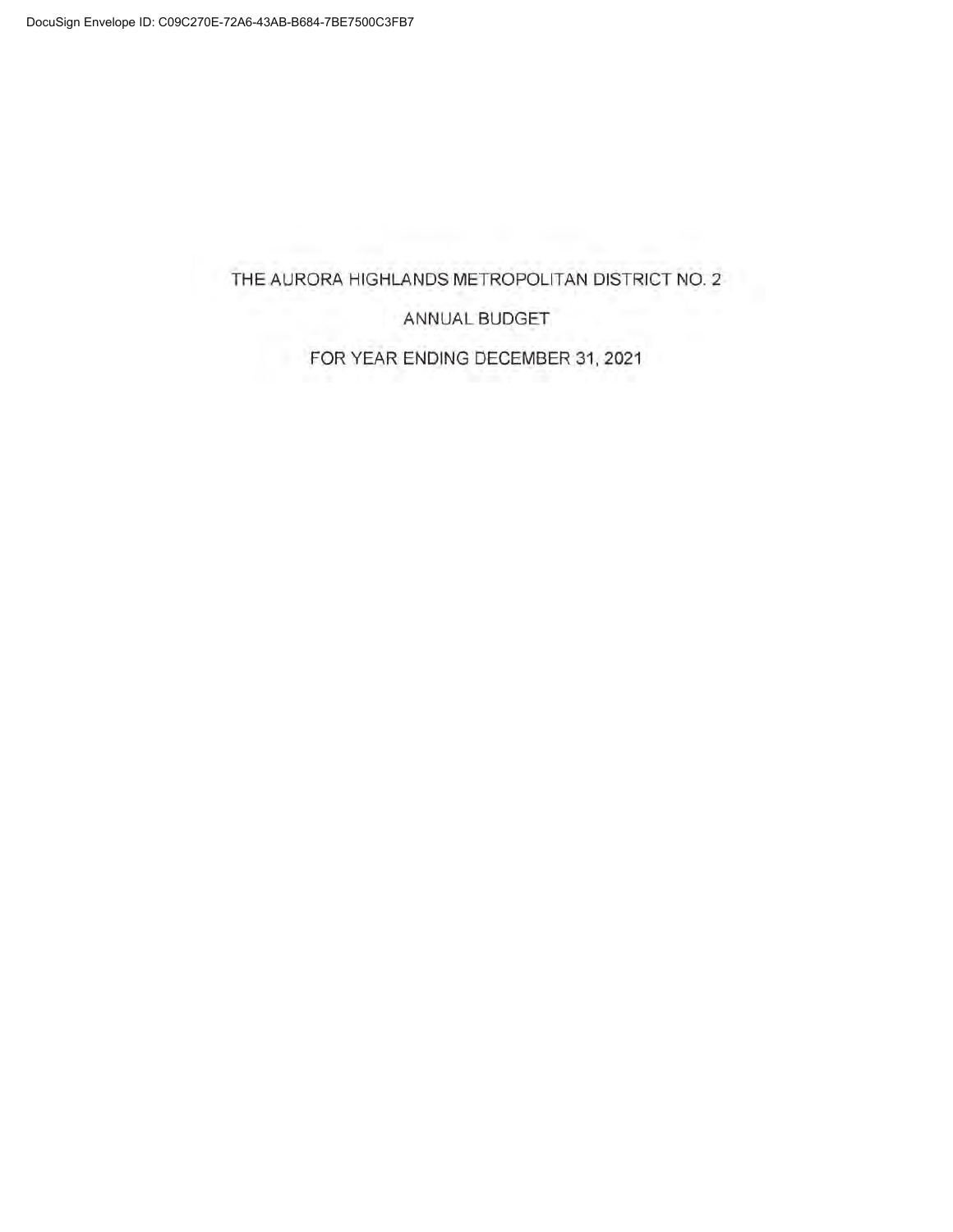#### **For the Years Ended and Ending December 31, THE AURORA HIGHLANDS METROPOLITAN DISTRICT NO. 2 GENERAL FUND 2021 BUDGET WITH 2019 ACTUAL AND 2020 ESTIMATED**

11/3/20

|                                                   | <b>ACTUAL</b><br>2019 |    | <b>ESTIMATED</b><br>2020 | <b>BUDGET</b><br>2021 |
|---------------------------------------------------|-----------------------|----|--------------------------|-----------------------|
| <b>BEGINNING FUND BALANCE</b>                     | \$                    | \$ |                          | \$                    |
| <b>REVENUES</b><br>Property taxes                 |                       |    |                          | 3                     |
| <b>Other Revenue</b>                              |                       |    |                          | 100                   |
| <b>Total revenues</b>                             |                       |    |                          | 103                   |
| Total funds available                             |                       |    |                          | 103                   |
| <b>EXPENDITURES</b><br>General and administrative |                       |    |                          |                       |
| Transfer to CAB                                   |                       |    |                          | 3                     |
| Contingency                                       |                       |    |                          | 100                   |
| Total expenditures                                |                       |    |                          | 103                   |
| <b>ENDING FUND BALANCE</b>                        |                       |    |                          |                       |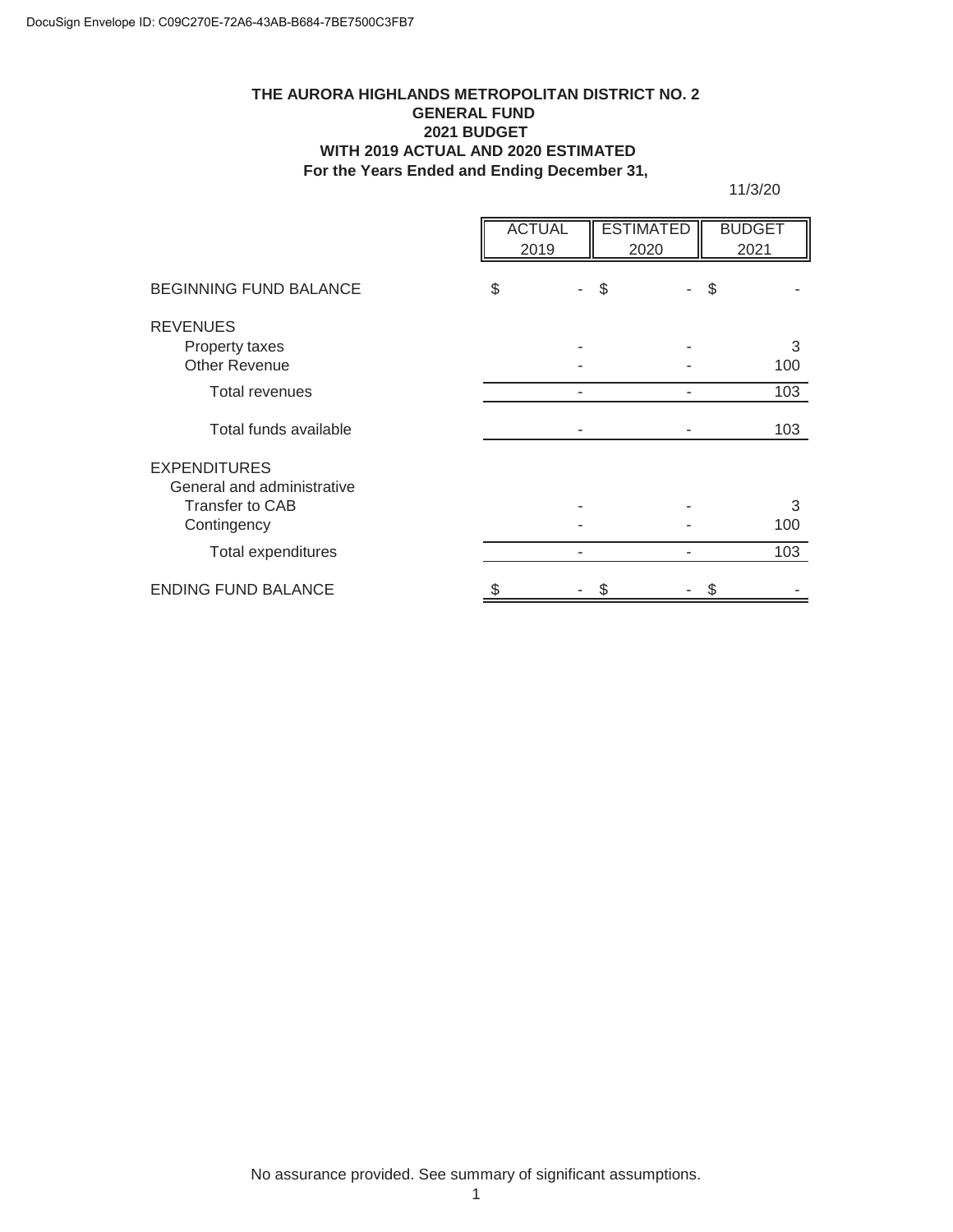#### **THE AURORA HIGHLANDS METROPOLITAN DISTRICT NO. 2 PROPERTY TAX SUMMARY INFORMATION 2021 BUDGET WITH 2019 ACTUAL AND 2020 ESTIMATED For the Years Ended and Ending December 31,**

11/3/20

|                                                       |                         | <b>ACTUAL</b><br>2019   |                         | <b>ESTIMATED</b><br>2020 |                                      | <b>BUDGET</b><br>2021     |
|-------------------------------------------------------|-------------------------|-------------------------|-------------------------|--------------------------|--------------------------------------|---------------------------|
|                                                       |                         |                         |                         |                          |                                      |                           |
| <b>ASSESSED VALUATION</b><br>Agricultural             | $\sqrt[6]{3}$           | 10                      | $\$\$                   | 40                       | \$                                   | 40                        |
|                                                       |                         | 10                      |                         | 40                       |                                      | 40                        |
| <b>Certified Assessed Value</b>                       | $\sqrt[6]{\frac{1}{2}}$ | 10 <sup>°</sup>         | $\frac{1}{2}$           | 40                       | $\frac{1}{2}$                        | 40                        |
| <b>MILL LEVY</b><br>General<br>ARI<br>Total mill levy |                         | 0.000<br>0.000<br>0.000 |                         | 0.000<br>0.000<br>0.000  |                                      | 75.277<br>0.556<br>75.833 |
| PROPERTY TAXES<br>General<br>ARI                      | \$                      |                         | \$                      |                          | \$                                   | 3                         |
| <b>Budgeted property taxes</b>                        | $\sqrt[6]{3}$           |                         | \$                      |                          | \$                                   | 3                         |
| <b>BUDGETED PROPERTY TAXES</b>                        | \$                      | -                       | $\overline{\mathbf{s}}$ | ۰                        | $\overline{\boldsymbol{\mathsf{s}}}$ | 3                         |

No assurance provided. See summary of significant assumptions.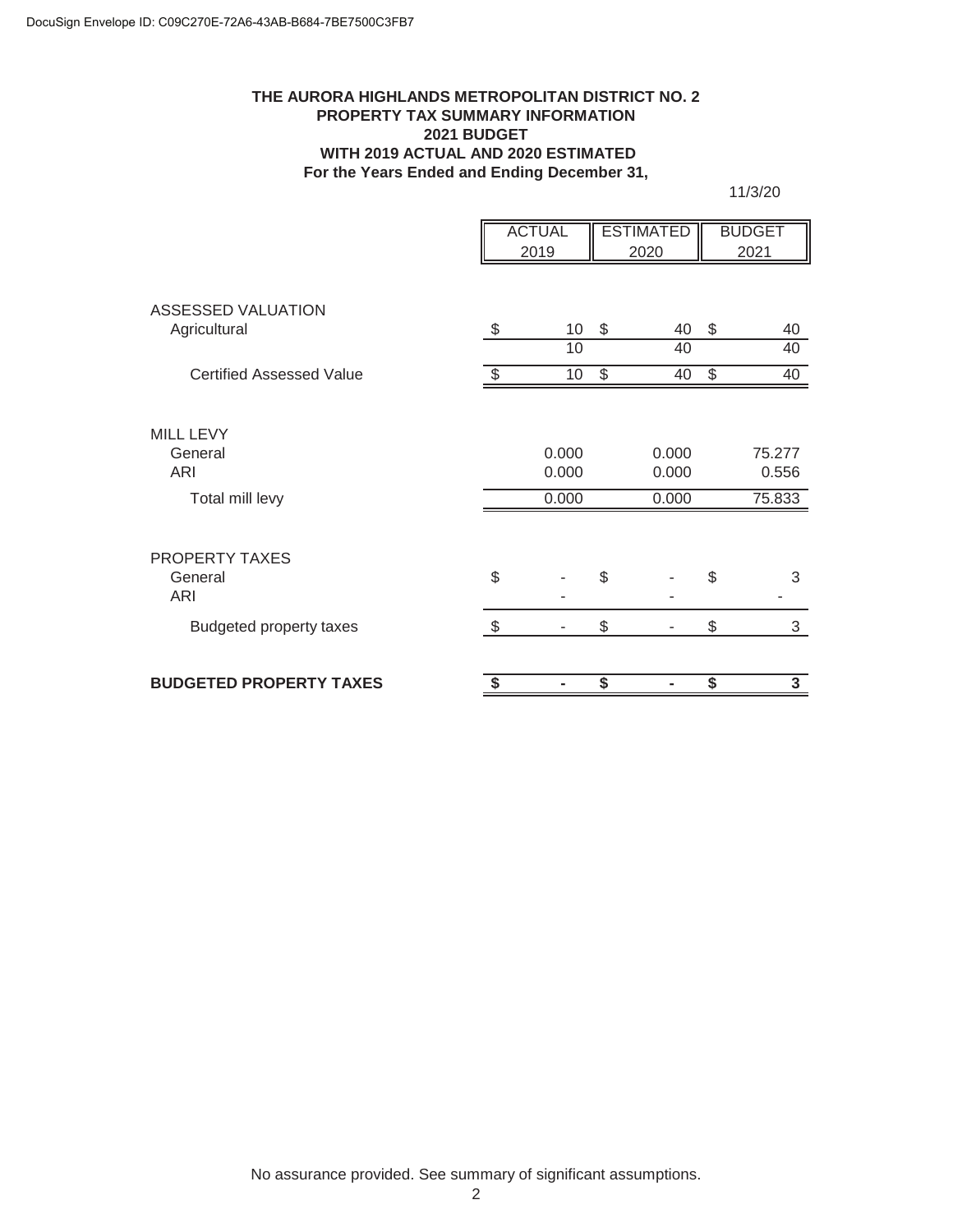### THE AURORA HIGHLANDS METROPOLITAN DISTRICT NO. 2 2021 BUDGET SUMMARY OF SIGNIFICANT ASSUMPTIONS

#### Services Provided

The District (formerly known as Green Valley Ranch East Metropolitan District No. 3) was organized by Court Order dated November 15, 2004, to provide financing for the construction and installation of public improvements, including streets, traffic safety, water, sanitary sewer, park and recreation, public transportation, mosquito control, fire protection, and television relay improvements for the use and benefit of all anticipated inhabitants and taxpayers of the District. The District's service plan does not authorize the District to provide fire protection or television relay services unless the District enters into an intergovernmental agreement with the City of Aurora (City). The District was formed in conjunction with seven other metropolitan districts: Aerotropolis Area Coordinating Metropolitan District ("AACMD") (formerly known as Green Valley Ranch East Metropolitan District No 1), The Aurora Highlands Metropolitan District Nos. <sup>1</sup> and 3 ("TAH Nos. <sup>1</sup> and 3") (formerly known as Green Valley Ranch East Metropolitan District Nos. 2 and 4), Green Valley Aurora Metropolitan District No. <sup>1</sup> ("GVA No. 1") (formerly known as Green Valley Ranch East Metropolitan District No. 5), and Green Valley Ranch East Metropolitan District Nos. 6-8 (collectively the ''Districts"). The District's service area is located in Adams County, Colorado, entirely within the City. The Court Order granting the District's name change to The Aurora Highlands Metropolitan District No. 2 was recorded on August 16, 2017.

On November 2, 2004, the District voters approved a mill levy increase to generate property taxes of up to \$5,000,000 annually to pay, in part, the District's general cost of operations and maintenance. The mill levy is on all taxable property within the District for collection in 2005 and each year thereafter. Furthermore, the voters authorized the District to collect and expend levied taxes and any other income of the District without regard to any limitations imposed by TABOR. The total debt authorized in 2004 for all services and improvements was \$2,405,000,000. On Novembers, 2016, the District voters approved a mill levy increase of up to \$4,000,000,000 annually to pay, in part, the District's general costs of operations and maintenance. The total debt authorized in 2016 for all services and improvements was \$40,000,000,000. The District's current service plan limits the total debt issuance to \$200,000,000, with a maximum debt mill levy of 50.000 mills.

The District has entered into an intergovernmental agreement with the City detailing the covenants and mutual agreements the District will follow as regards to the financing and construction of the public improvements, and the repayment of the associated debt.

AACMD, the City of Aurora and Adams County have established the Aerotropolis Regional Transportation Authority ("ARTA"), pursuant to an intergovernmental agreement entered into on February 27, 2018, under the authority of the Regional Transportation Authority Law, Section 43-4-601, et seq. C.R.S., in order to provide for the planning, design, acquisition, construction, installation, relocation and/or redevelopment and funding of regional transportation improvements. Beginning in 2019, ARTA will impose an ARTA Mill Levy on the District. The District will deposit revenues from the ARTA Mill Levy with AACMD to provide for financing of the regional improvements through ARTA. If the ARTA Mill Levy in any given year is less than 5 mills, the District will impose an Aurora Regional Improvements ("ARI") Mill Levy and will deposit ARI Mill Levy revenues with AACMD to be spent only pursuant to a Regional Intergovernmental Improvements Agreement.

The District has no employees and all administrative functions are contracted.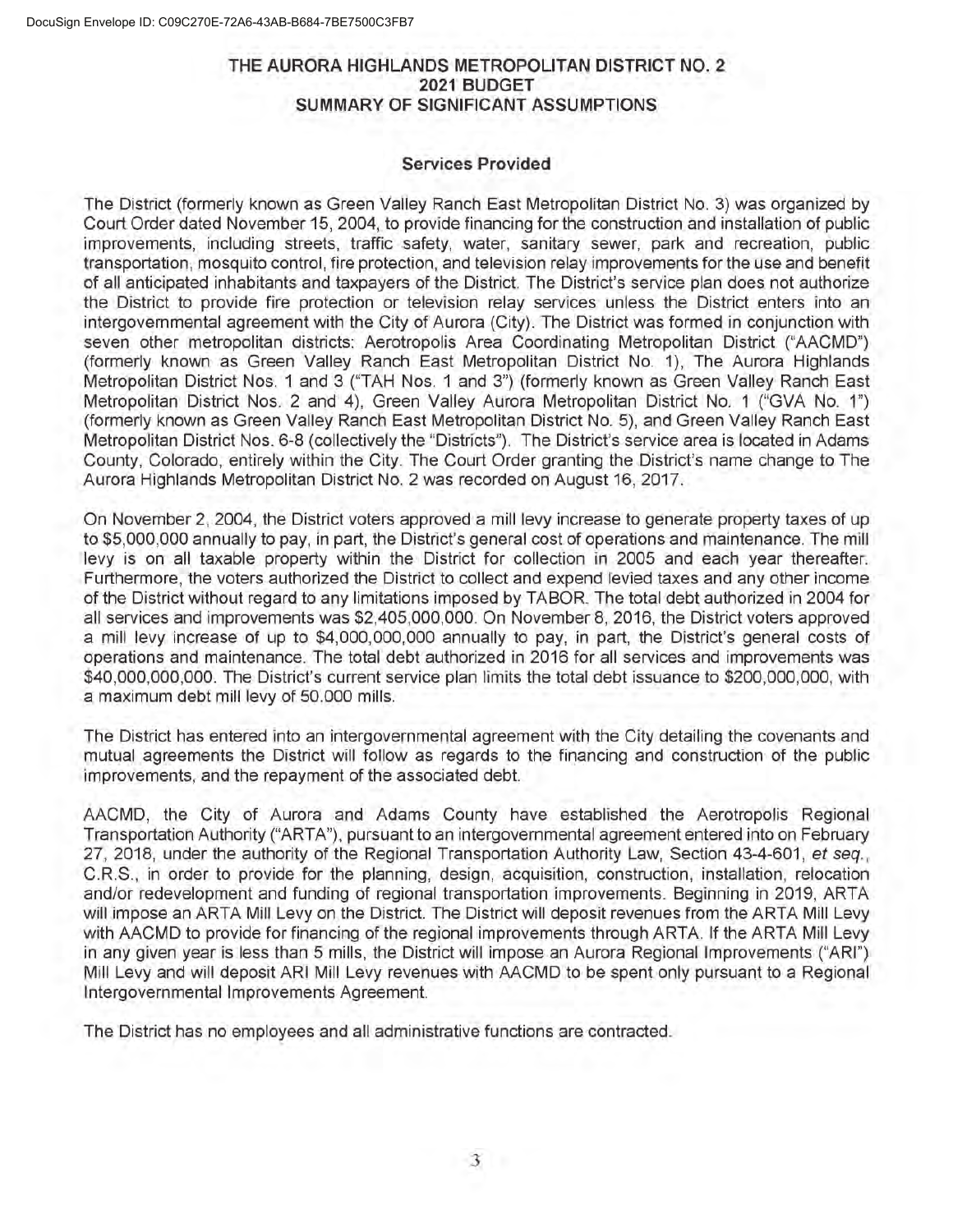## THE AURORA HIGHLANDS METROPOLITAN DISTRICT NO. 2 2021 BUDGET SUMMARY OF SIGNIFICANT ASSUMPTIONS

#### Services Provided (Continued)

The District prepares its budget on the modified accrual basis of accounting in accordance with the requirements of Section 29-1-105, C.R.S, using its best estimates as of the date of the budget hearing. These estimates are based on expected conditions and its expected course of actions The assumptions disclosed herein are those that the District believes are significant to the budget. There will usually be differences between the budget and actual results, because events and circumstances frequently do not occur as expected, and those differences may be material.

The budgets are in accordance with the TABOR Amendment limitation. Emergency Reserves required under TABOR have been provided

On November 21, 2019, the District, AACMD, TAH Nos. <sup>1</sup> and 3, and ATEC Metropolitan District Nos. <sup>1</sup> and 2 ("ATEC Nos. <sup>1</sup> and 2", and collectively with the District, AACMD and TAH Nos. <sup>1</sup> and 3, the "CAB Districts") formed The Aurora Highlands Community Authority Board ("CAB") pursuant to intergovernmental agreement to govern the relationships between and among the CAB Districts with respect to the financing, construction, and operation of public improvements within their combined service area. It is anticipated that one or more of the CAB Districts may enter into additional intergovernmental agreements concerning the financing, construction, and operation of public improvements benefiting the CAB Districts and their residents and owners.

#### **Revenues**

### Property Taxes

Property taxes are levied by the District's Board of Directors. The levy is based on assessed valuations determined by the County Assessor generally as of January <sup>1</sup> of each year. The levy is normally set by December 15 by certification to the County Commissioners to put the tax lien on the individual properties as of January <sup>1</sup> of the following year. The County Treasurer collects the determined taxes during the ensuing calendar year. The taxes are payable by April or, if in equal installments, at the taxpayer's election, in February and June. Delinquent taxpayers are notified in August and generally sales of the tax liens on delinquent properties are held in November or December. The County Treasurer remits the taxes collected monthly to the District.

The District currently has little assessed value and no property tax mill levy will be certified for 2021 .

#### Expenditures

#### Administrative Expenditures

The District is a member of the CAB. The CAB will provide all of the administrative and operating expenditures, which include the services necessary to maintain the District's administrative viability such as legal, management, accounting, insurance, banking, and meeting expenses.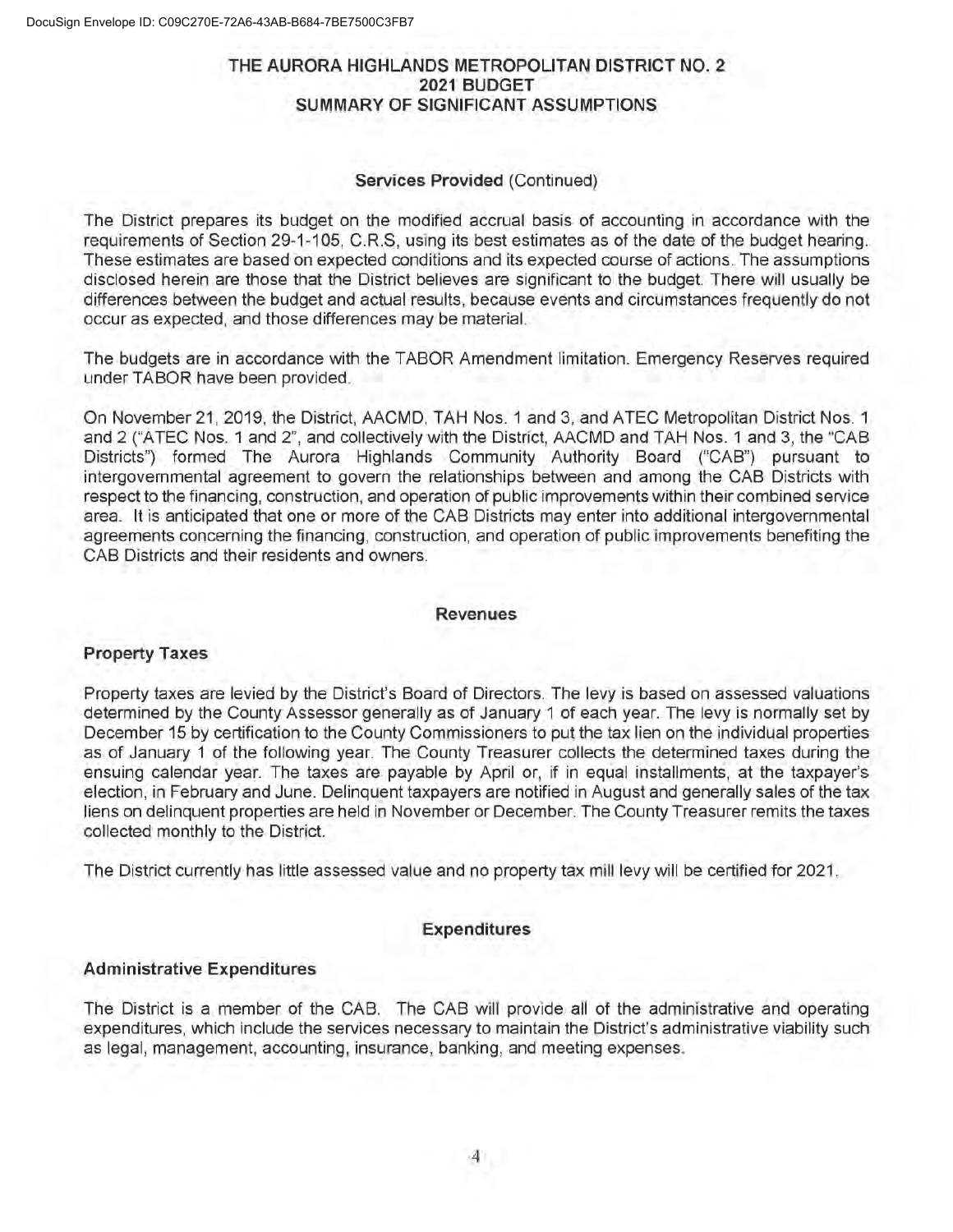### THE AURORA HIGHLANDS METROPOLITAN DISTRICT NO. 2 2021 BUDGET SUMMARY OF SIGNIFICANT ASSUMPTIONS

#### Debt and Leases

The District has no outstanding debt. Additionally the District has no operating or capital leases.

#### Reserves

#### Emergency Reserve

TABOR requires local governments to establish Emergency Reserves. These reserves must be at least 3% of fiscal year spending. Since the District has no TABOR eligible revenues, no Emergency Reserve has been provided.

This information is an integral part of the accompanying budget.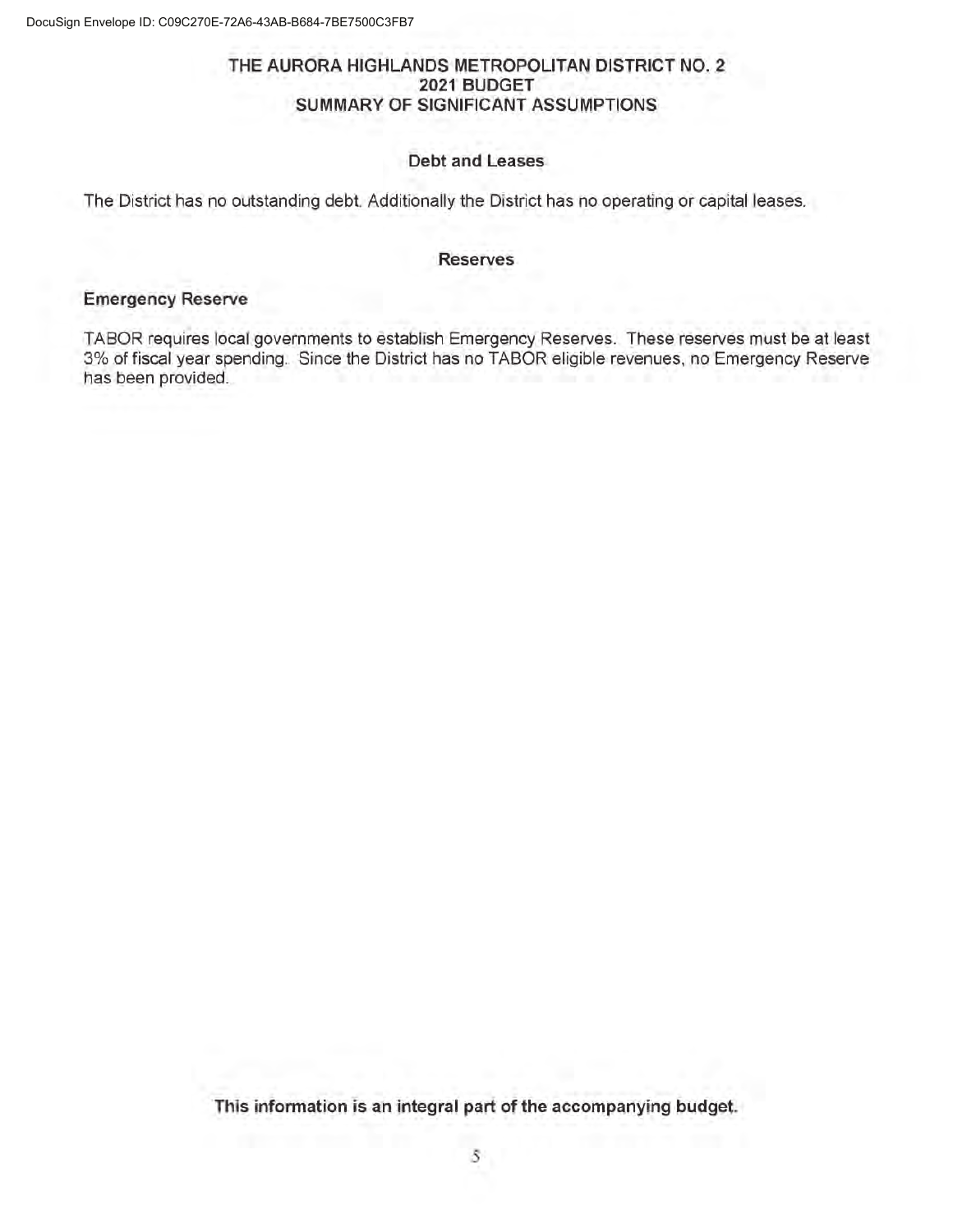# **EXHIBIT C Application for 2020 Audit Exemption**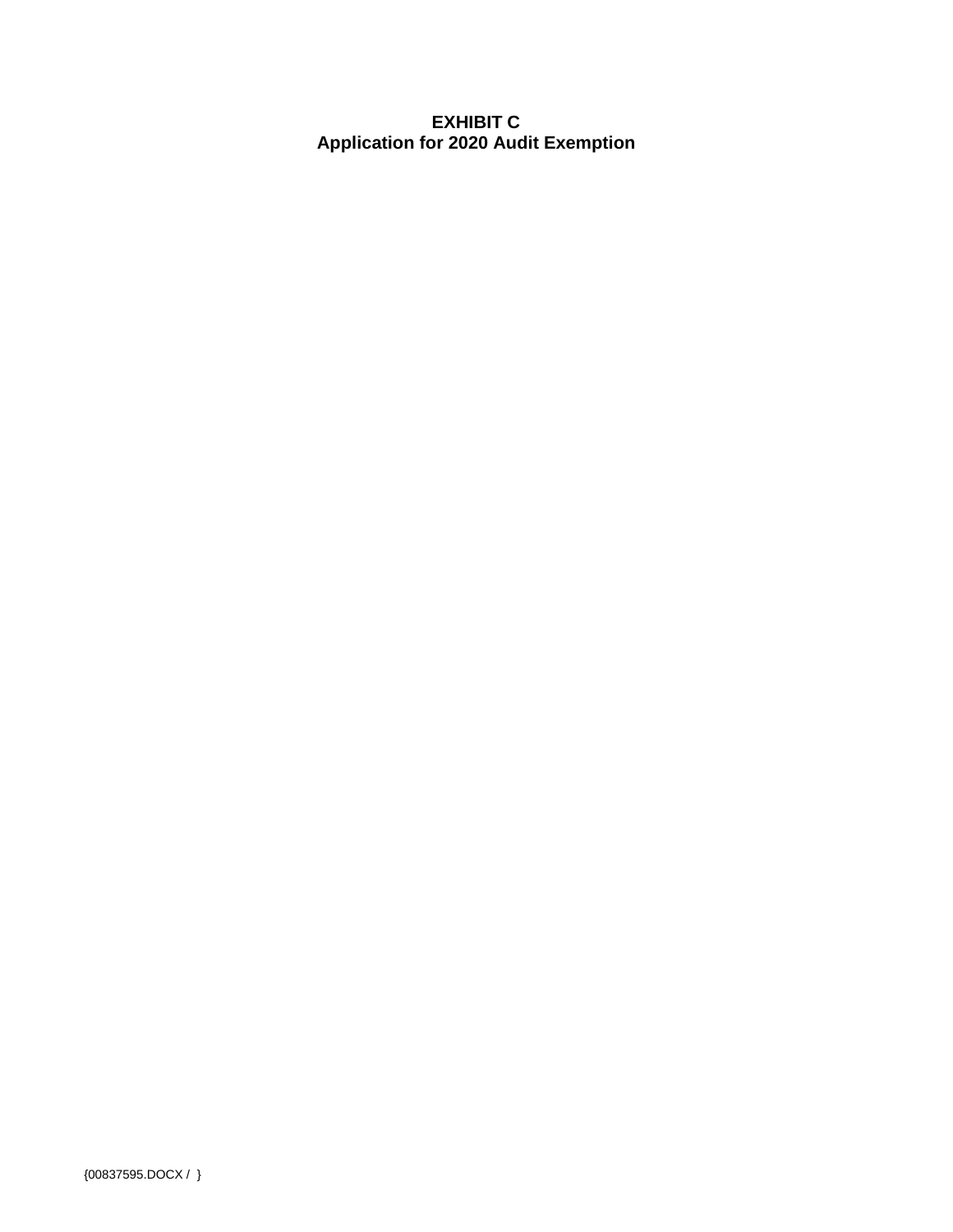# **APPLICATION FOR EXEMPTION FROM AUDIT**

# **SHORT FORM**

| <b>NAME OF GOVERNMENT</b> | The Aurora Highlands Metropolitan District No. 2 |  |
|---------------------------|--------------------------------------------------|--|
| <b>ADDRESS</b>            | 8390 E. Crescent Parkway                         |  |
|                           | Suite 300                                        |  |
|                           | Greenwood Village, CO 80111                      |  |
| <b>CONTACT PERSON</b>     | Debra Sedgeley                                   |  |
| <b>PHONE</b>              | 303-779-5710                                     |  |
| <b>EMAIL</b>              | Debra.Sedgeley@claconnect.com                    |  |
| <b>FAX</b>                | 303-779-0348                                     |  |
|                           | <b>L CERTIFICATION OF PREPARER</b><br>PART 1     |  |

For the Year Ended 12/31/20 or fiscal year ended:

#### <u>UERTIFIUATIUN UF FREPARER</u> <u>Fani i </u> I certify that I am skilled in governmental accounting and that the information in the application is complete and accurate, to the best of my knowledge

| $ ,$ $ .$ $$ $$ $$ $$ $$ $$ |                                                                  |
|-----------------------------|------------------------------------------------------------------|
| NAME:                       | Debra Sedgeley                                                   |
| <b>TITLE</b>                | <b>Accountant for the District</b>                               |
| FIRM NAME (if applicable)   | <b>CliftonLarsonAllen LLP</b>                                    |
| <b>ADDRESS</b>              | 8390 E. Crescent Parkway, Suite 300, Greenwood Village, CO 80111 |
| <b>PHONE</b>                | 1303-779-5710                                                    |
| <b>DATE PREPARED</b>        | <b>February 28, 2021</b>                                         |

# PREPARER (SIGNATURE REQUIRED)

#### SEE ATTACHED ACCOUNTANTS COMPILATION REPORT

| Please indicate whether the following financial information is recorded | GOVERNMENTAL<br>(MODIFIED ACCRUAL BASIS) | <b>PROPRIETARY</b><br>(CASH OR BUDGETARY BASIS) |  |
|-------------------------------------------------------------------------|------------------------------------------|-------------------------------------------------|--|
| <b>Lusing Governmental or Proprietary fund types</b>                    |                                          |                                                 |  |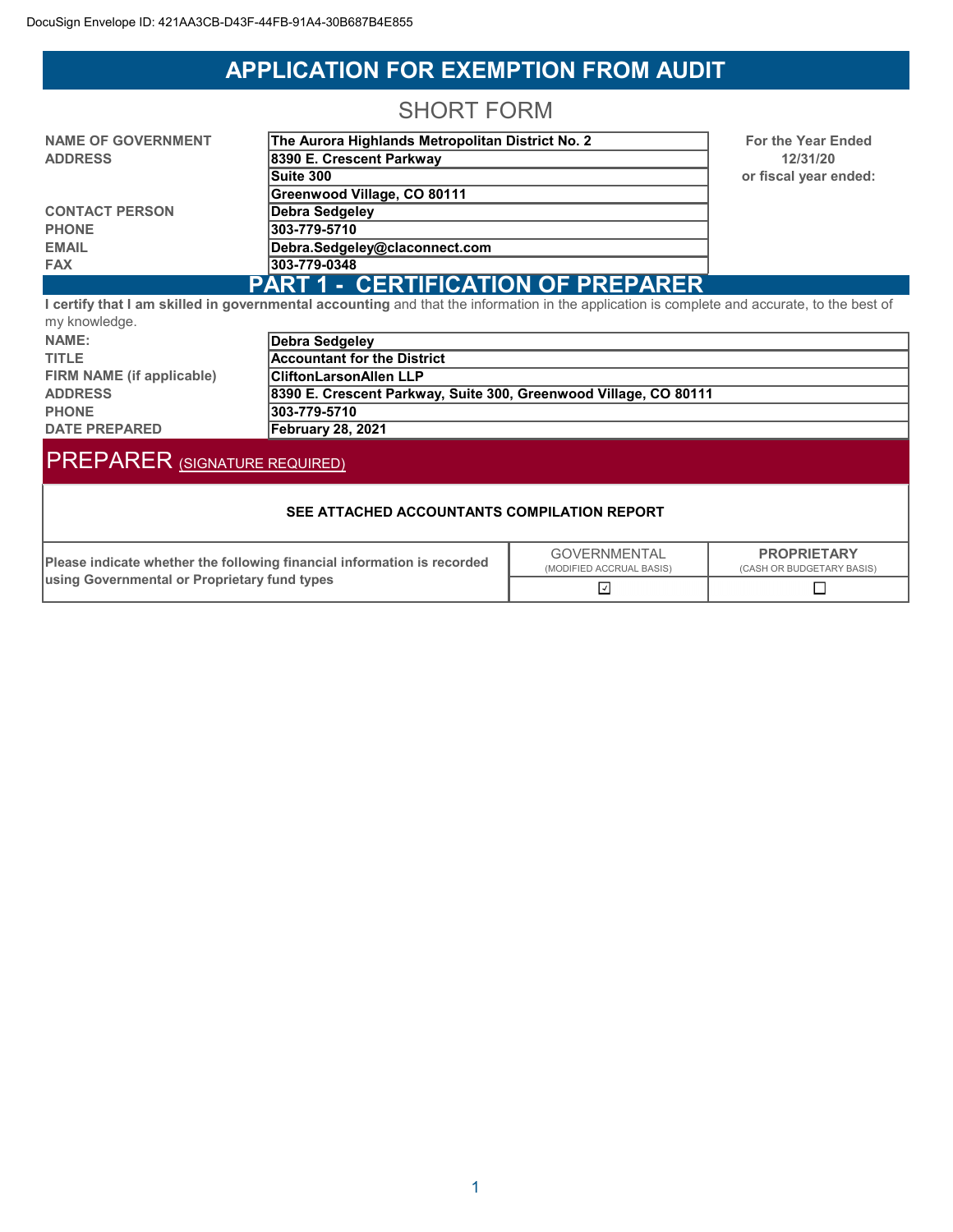Supplies

**Insurance** 

Fire/Police

Public health

Capital outlay

Utility operations Culture and recreation

Other (specify):

Debt service interest

Utilities and telephone

Repair and maintenance

Accounting and legal fees

 $3 - 18$ 

 $3 - 20$ 

# PART 2 - REVENUE

REVENUE: All revenues for all funds must be reflected in this section, including proceeds from the sale of the government's land, building, and equipment, and proceeds from debt or lease transactions. Financial information will not include fund equity information.

| Line#    |                                      |                           | <b>Description</b>                                                                                                                         | <b>Round to nearest Dollar</b>              | <b>Please use this</b> |
|----------|--------------------------------------|---------------------------|--------------------------------------------------------------------------------------------------------------------------------------------|---------------------------------------------|------------------------|
| $2 - 1$  | Taxes:                               | <b>Property</b>           | (report mills levied in Question 10-6)                                                                                                     | \$                                          | space to provide       |
| $2 - 2$  |                                      | <b>Specific ownership</b> |                                                                                                                                            | $\overline{\$}$<br>$\blacksquare$           | any necessary          |
| $2 - 3$  |                                      | Sales and use             |                                                                                                                                            | $\overline{\$}$<br>$\overline{a}$           | explanations           |
| $2 - 4$  |                                      | Other (specify):          |                                                                                                                                            | $\overline{\$}$<br>$\blacksquare$           |                        |
| $2 - 5$  | <b>Licenses and permits</b>          |                           |                                                                                                                                            | \$<br>$\overline{\phantom{a}}$              |                        |
| $2 - 6$  | Intergovernmental:                   |                           | <b>Grants</b>                                                                                                                              | \$<br>$\overline{\phantom{0}}$              |                        |
| $2 - 7$  |                                      |                           | <b>Conservation Trust Funds (Lottery)</b>                                                                                                  | $\overline{\$}$<br>$\overline{\phantom{a}}$ |                        |
| $2 - 8$  |                                      |                           | <b>Highway Users Tax Funds (HUTF)</b>                                                                                                      | \$<br>$\overline{\phantom{a}}$              |                        |
| $2 - 9$  |                                      |                           | Other (specify):                                                                                                                           | $\overline{\$}$<br>$\overline{\phantom{a}}$ |                        |
| $2 - 10$ | <b>Charges for services</b>          |                           |                                                                                                                                            | \$<br>$\overline{\phantom{0}}$              |                        |
| $2 - 11$ | <b>Fines and forfeits</b>            |                           |                                                                                                                                            | $\overline{\$}$<br>$\blacksquare$           |                        |
| $2 - 12$ | <b>Special assessments</b>           |                           |                                                                                                                                            | $\overline{\$}$<br>$\blacksquare$           |                        |
| $2 - 13$ | <b>Investment income</b>             |                           |                                                                                                                                            | $\overline{\$}$<br>$\blacksquare$           |                        |
| $2 - 14$ | <b>Charges for utility services</b>  |                           |                                                                                                                                            | $\overline{\$}$<br>$\blacksquare$           |                        |
| $2 - 15$ | Debt proceeds                        |                           | (should agree with line 4-4, column 2)                                                                                                     | $\overline{\mathfrak{s}}$<br>$\blacksquare$ |                        |
| $2 - 16$ | Lease proceeds                       |                           |                                                                                                                                            | $\overline{\$}$<br>$\blacksquare$           |                        |
| $2 - 17$ | <b>Developer Advances received</b>   |                           | (should agree with line 4-4)                                                                                                               | $\overline{\$}$<br>$\blacksquare$           |                        |
| $2 - 18$ | Proceeds from sale of capital assets |                           |                                                                                                                                            | $\overline{\$}$<br>$\overline{a}$           |                        |
| $2 - 19$ | Fire and police pension              |                           |                                                                                                                                            | \$<br>$\overline{\phantom{0}}$              |                        |
| $2 - 20$ | <b>Donations</b>                     |                           |                                                                                                                                            | \$<br>$\blacksquare$                        |                        |
| $2 - 21$ | Other (specify):                     |                           |                                                                                                                                            | $\overline{\$}$<br>$\blacksquare$           |                        |
| $2 - 22$ |                                      |                           |                                                                                                                                            | $\overline{\$}$<br>$\overline{\phantom{a}}$ |                        |
| $2 - 23$ |                                      |                           |                                                                                                                                            | $\overline{\$}$<br>$\blacksquare$           |                        |
| $2 - 24$ |                                      |                           | <b>TOTAL REVENUE</b> \$<br>(add lines 2-1 through 2-23)                                                                                    |                                             |                        |
|          |                                      |                           | <b>PART 3 - EXPENDITURES/EXPENSES</b>                                                                                                      |                                             |                        |
|          |                                      |                           | EXPENDITURES: All expenditures for all funds must be reflected in this section, including the purchase of capital assets and principal and |                                             |                        |
|          |                                      |                           | interest payments on long-term debt. Financial information will not include fund equity information.                                       |                                             |                        |
| Line#    |                                      |                           | <b>Description</b>                                                                                                                         | <b>Round to nearest Dollar</b>              | <b>Please use this</b> |
| $3 - 1$  | Administrative                       |                           |                                                                                                                                            | \$<br>$\mathbf{r}$                          | space to provide       |
| $3 - 2$  | <b>Salaries</b>                      |                           |                                                                                                                                            | $\overline{\$}$<br>$\blacksquare$           | any necessary          |
| $3 - 3$  | <b>Payroll taxes</b>                 |                           |                                                                                                                                            | $\overline{\$}$<br>$\blacksquare$           | explanations           |
| $3 - 4$  | <b>Contract services</b>             |                           |                                                                                                                                            | $\overline{\$}$<br>$\overline{\phantom{a}}$ |                        |
| $3 - 5$  | <b>Employee benefits</b>             |                           |                                                                                                                                            | $\overline{\mathfrak{s}}$<br>$\overline{a}$ |                        |

 $\sim$  . The set of  $\sim$  .

 $\sim$  . The set of  $\sim$  .  $\sim$  . The set of  $\sim$  .  $\sim$  . The set of  $\sim$  .  $\sim$  . The set of  $\sim$  .

 $\sim$  . The set of  $\sim$  .

 $\sim$  . The set of  $\sim$  .

 $\sim$  . The set of  $\sim$  .

 $\sim$  . The set of  $\sim$  .  $\sim$  . The set of  $\sim$  .  $\sim$  . The set of  $\sim$  .  $\sim$  . The set of  $\sim$  .  $\sim$  . The set of  $\sim$  .  $\sim$  . The set of  $\sim$  .  $\sim$  . The set of  $\sim$  .  $\sim$  . The set of  $\sim$  .

 $\sim$  . The set of  $\sim$  .

 $\sim$  . The set of  $\sim$  .

 $\sim$  . The contract of the contract of the contract of the contract of the contract of the contract of the contract of the contract of the contract of the contract of the contract of the contract of the contract of the co

 $\sim$  . The set of  $\sim$  .

If TOTAL REVENUE (Line 2-24) or TOTAL EXPENDITURES (Line 3-26) are GREATER than \$100,000 - **STOP**. You may not use this form. Please use the "Application for Exemption from Audit - LONG FORM".

(add lines 3-1 through 3-24) TOTAL EXPENDITURES/EXPENSES \$

Tqobbqp ^ka efd et ^vp ( .

**604** 3-17 Debt service principal example and observe the control of the service principal

3-19 Repayment of Developer Advance Principal (should agree with line 4-4)

Repayment of Developer Advance Interest

3-21 Contribution to pension plan electronic match match (should agree to line 7-2) 3-22 Contribution to Fire & Police Pension Assoc. (Should agree to line 7-2)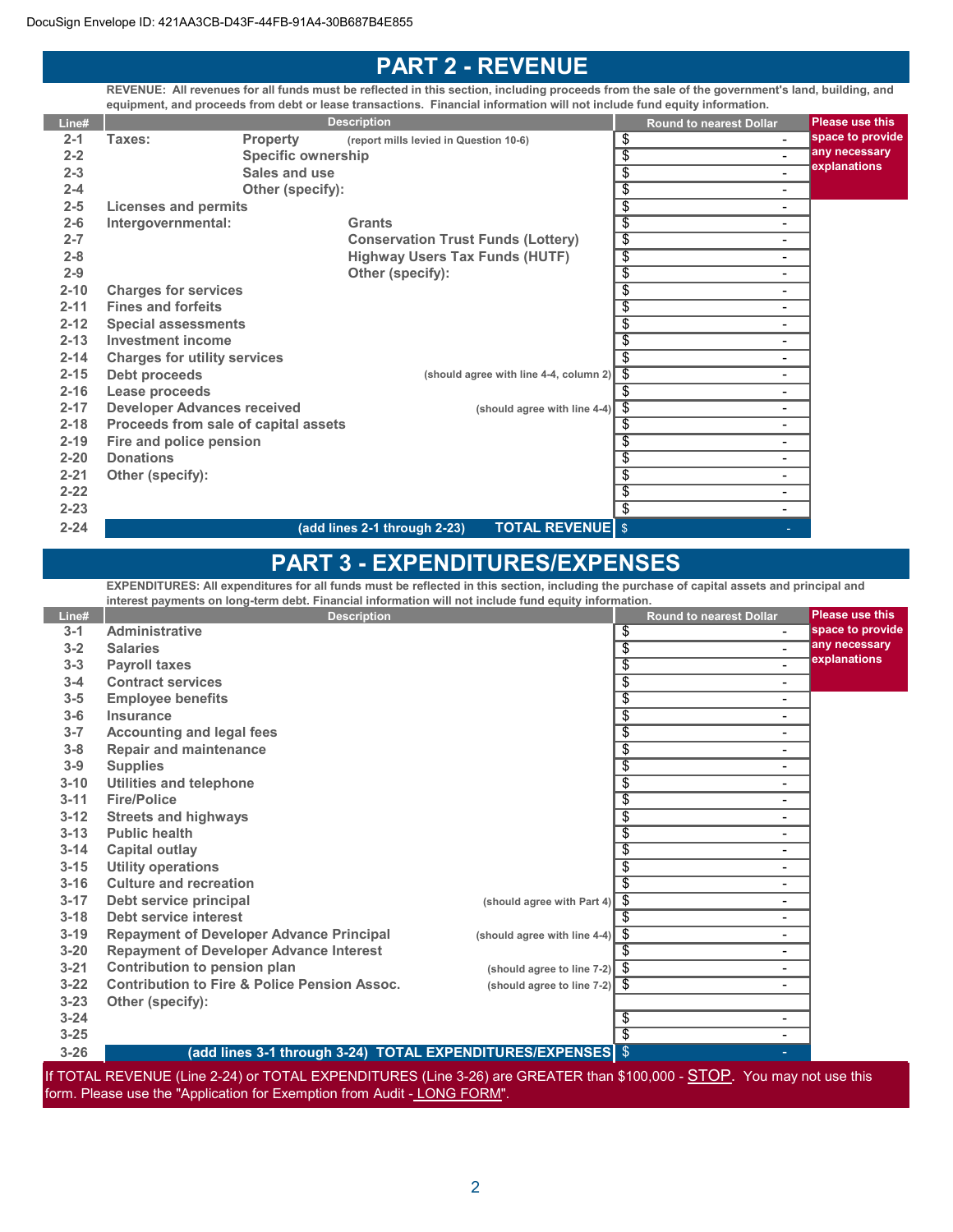|                    | <b>PART 4 - DEBT OUTSTANDING, ISSUED, AND RETIRED</b>                                                                                           |                                      |                                   |                                   |                                             |
|--------------------|-------------------------------------------------------------------------------------------------------------------------------------------------|--------------------------------------|-----------------------------------|-----------------------------------|---------------------------------------------|
|                    | Please answer the following questions by marking the appropriate boxes.                                                                         |                                      |                                   | Yes                               | <b>No</b>                                   |
| $4 - 1$            | Does the entity have outstanding debt?<br>If Yes, please attach a copy of the entity's Debt Repayment Schedule.                                 |                                      |                                   |                                   | ⊡                                           |
| $4 - 2$            | Is the debt repayment schedule attached? If no, MUST explain:                                                                                   |                                      |                                   |                                   | П                                           |
|                    | N/A                                                                                                                                             |                                      |                                   |                                   |                                             |
|                    |                                                                                                                                                 |                                      |                                   |                                   |                                             |
| $4 - 3$            | Is the entity current in its debt service payments? If no, MUST explain:                                                                        |                                      |                                   | П                                 | П                                           |
|                    | N/A                                                                                                                                             |                                      |                                   |                                   |                                             |
| 4-4                | Please complete the following debt schedule, if applicable:<br>(please only include principal amounts)(enter all amount as positive<br>numbers) | Outstanding at<br>end of prior year* | <b>Issued during</b><br>vear      | <b>Retired during</b><br>vear     | Outstanding at<br>year-end                  |
|                    | <b>General obligation bonds</b>                                                                                                                 | \$<br>$\overline{\phantom{0}}$       | \$<br>$\blacksquare$              | \$<br>۰                           | \$                                          |
|                    | Revenue bonds                                                                                                                                   | \$<br>$\blacksquare$                 | \$<br>$\blacksquare$              | \$<br>$\overline{\phantom{0}}$    | \$                                          |
|                    | Notes/Loans                                                                                                                                     | \$<br>$\overline{a}$                 | \$<br>$\blacksquare$              | \$<br>$\overline{a}$              | \$                                          |
|                    | Leases                                                                                                                                          | $\overline{\$}$<br>$\overline{a}$    | $\overline{\$}$<br>$\blacksquare$ | $\overline{\$}$<br>$\overline{a}$ | $\overline{\$}$<br>$\overline{\phantom{0}}$ |
|                    | <b>Developer Advances</b>                                                                                                                       | \$                                   | $\overline{\$}$                   | $\overline{\$}$<br>$\overline{a}$ | $\boldsymbol{\mathsf{S}}$                   |
|                    | Other (specify):                                                                                                                                | \$                                   | \$                                | $\overline{\$}$<br>$\overline{a}$ | $\overline{\mathcal{L}}$                    |
|                    | <b>TOTAL</b>                                                                                                                                    | \$                                   | \$                                | \$                                | \$                                          |
|                    | *must tie to prior year ending balance                                                                                                          |                                      |                                   |                                   |                                             |
|                    | Please answer the following questions by marking the appropriate boxes.                                                                         |                                      |                                   | Yes                               | <b>No</b>                                   |
| $4 - 5$            | Does the entity have any authorized, but unissued, debt?<br>How much?                                                                           |                                      | 54,405,000,000                    | ⊡                                 | П                                           |
| If yes:            | Date the debt was authorized:                                                                                                                   | \$<br>11/2/04 and 11/18/16           |                                   |                                   |                                             |
|                    |                                                                                                                                                 |                                      |                                   | П                                 | $\overline{ }$                              |
| $4 - 6$            | Does the entity intend to issue debt within the next calendar year?<br>How much?                                                                |                                      |                                   |                                   |                                             |
| If yes:<br>$4 - 7$ |                                                                                                                                                 | \$                                   |                                   | $\mathsf{L}$                      | ⊡                                           |
| If yes:            | Does the entity have debt that has been refinanced that it is still responsible for?<br>What is the amount outstanding?                         | \$                                   |                                   |                                   |                                             |
| $4 - 8$            | Does the entity have any lease agreements?                                                                                                      |                                      |                                   | П                                 | $\overline{\mathcal{L}}$                    |
| If yes:            | What is being leased?                                                                                                                           |                                      |                                   |                                   |                                             |
|                    | What is the original date of the lease?                                                                                                         |                                      |                                   |                                   |                                             |
|                    | Number of years of lease?                                                                                                                       |                                      |                                   |                                   |                                             |
|                    | Is the lease subject to annual appropriation?                                                                                                   |                                      |                                   | П                                 | $\Box$                                      |
|                    | What are the annual lease payments?                                                                                                             | \$                                   |                                   |                                   |                                             |
|                    | Please use this space to provide any explanations or comments:                                                                                  |                                      |                                   |                                   |                                             |

|         | <b>PART 5 - CASH AND INVESTMENTS</b>                                              |            |                      |              |
|---------|-----------------------------------------------------------------------------------|------------|----------------------|--------------|
|         | Please provide the entity's cash deposit and investment balances.                 |            | <b>Amount</b>        | <b>Total</b> |
| $5 - 1$ | <b>YEAR-END Total of ALL Checking and Savings Accounts</b>                        |            | \$                   |              |
| $5 - 2$ | <b>Certificates of deposit</b>                                                    |            | \$                   |              |
|         | <b>Total Cash Deposits</b>                                                        |            |                      | \$           |
|         | Investments (if investment is a mutual fund, please list underlying investments): |            |                      |              |
|         |                                                                                   |            | \$                   |              |
|         |                                                                                   |            | \$                   |              |
| $5 - 3$ |                                                                                   |            | \$                   |              |
|         |                                                                                   |            | \$<br>$\blacksquare$ |              |
|         | <b>Total Investments</b>                                                          |            |                      | \$           |
|         | <b>Total Cash and Investments</b>                                                 |            |                      | \$           |
|         | Please answer the following questions by marking in the appropriate boxes         | <b>Yes</b> | <b>No</b>            | N/A          |
| $5 - 4$ | Are the entity's Investments legal in accordance with Section 24-75-601, et.      | П          |                      | ⊡            |
|         | seq., C.R.S.?                                                                     |            |                      |              |
| $5 - 5$ | Are the entity's deposits in an eligible (Public Deposit Protection Act) public   | П          |                      | ⊡            |
|         | depository (Section 11-10.5-101, et seq. C.R.S.)?                                 |            |                      |              |
|         | If no, MUST use this space to provide any explanations:                           |            |                      |              |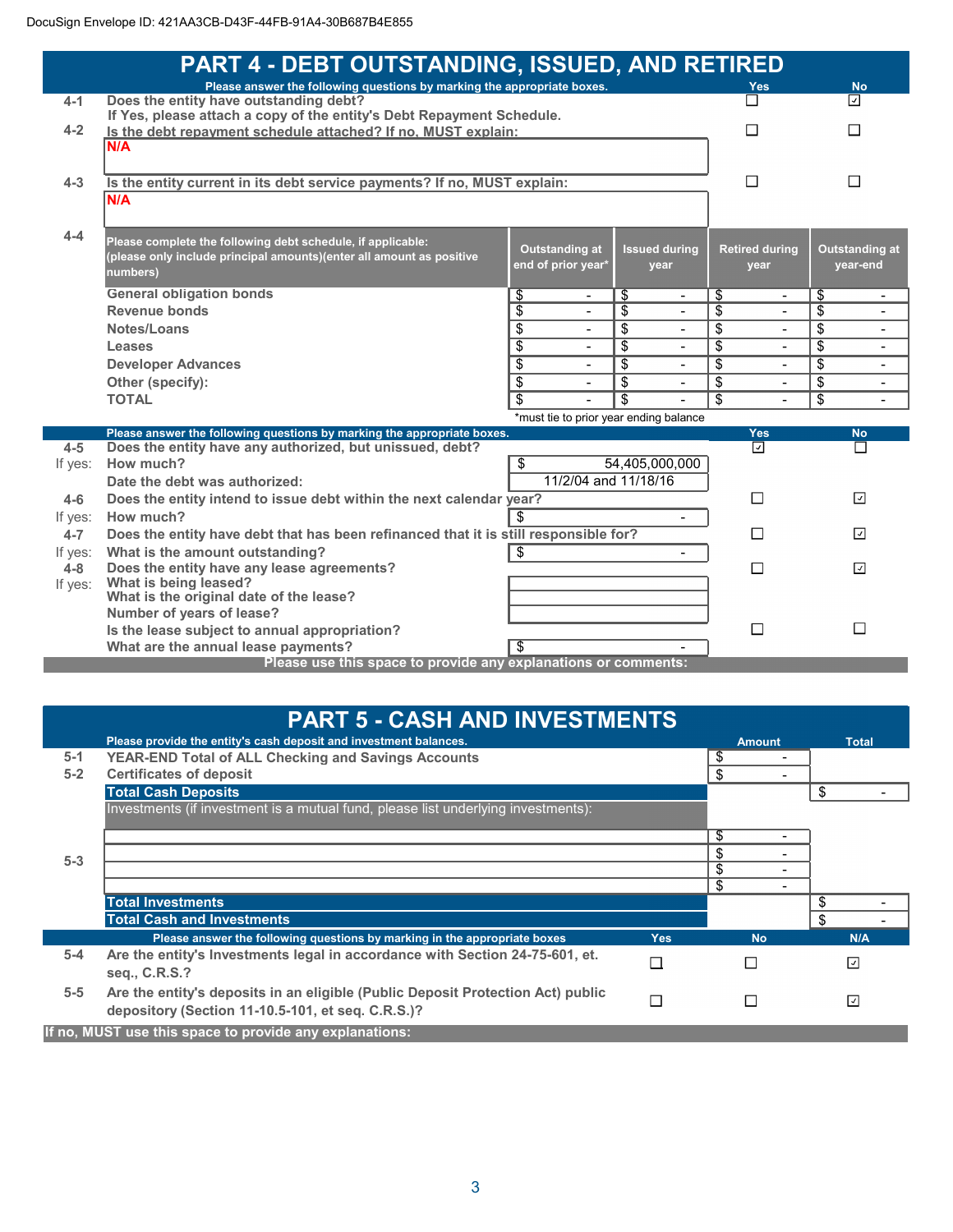| <b>PART 6 - CAPITAL ASSETS</b>               |                                |                                                                                                |                                                                                                                                                           |                                |
|----------------------------------------------|--------------------------------|------------------------------------------------------------------------------------------------|-----------------------------------------------------------------------------------------------------------------------------------------------------------|--------------------------------|
|                                              |                                |                                                                                                | <b>Yes</b>                                                                                                                                                | <b>No</b>                      |
| Does the entity have capital assets?         |                                |                                                                                                |                                                                                                                                                           | $\overline{\mathcal{L}}$       |
| 29-1-506, C.R.S.,? If no, MUST explain:      |                                |                                                                                                | П                                                                                                                                                         |                                |
| IN/A                                         |                                |                                                                                                |                                                                                                                                                           |                                |
| Complete the following capital assets table: | <b>Balance -</b><br>year*      | be included in<br>Part 3)                                                                      | <b>Deletions</b>                                                                                                                                          | Year-End<br><b>Balance</b>     |
| Land                                         | \$                             | \$<br>$\overline{\phantom{0}}$                                                                 | \$                                                                                                                                                        | \$                             |
| <b>Buildings</b>                             | \$<br>$\blacksquare$           | \$<br>$\blacksquare$                                                                           | \$<br>$\overline{\phantom{0}}$                                                                                                                            | \$                             |
| <b>Machinery and equipment</b>               | \$<br>$\blacksquare$           | \$<br>$\overline{\phantom{0}}$                                                                 | \$                                                                                                                                                        | \$                             |
| <b>Furniture and fixtures</b>                | \$<br>$\blacksquare$           | \$<br>$\overline{\phantom{0}}$                                                                 | \$                                                                                                                                                        | \$                             |
| Infrastructure                               | \$<br>$\blacksquare$           | \$<br>$\overline{\phantom{0}}$                                                                 | \$                                                                                                                                                        | \$<br>$\overline{\phantom{0}}$ |
| <b>Construction In Progress (CIP)</b>        | \$<br>$\blacksquare$           | \$<br>$\blacksquare$                                                                           | \$                                                                                                                                                        | \$<br>$\overline{\phantom{0}}$ |
| Other (explain):                             | \$<br>$\overline{\phantom{a}}$ | \$<br>$\blacksquare$                                                                           | \$                                                                                                                                                        | \$<br>$\overline{\phantom{0}}$ |
| <b>Accumulated Depreciation</b>              | \$<br>$\blacksquare$           | \$<br>$\overline{\phantom{0}}$                                                                 | \$                                                                                                                                                        | \$<br>$\overline{\phantom{0}}$ |
| <b>TOTAL</b>                                 | s<br>$\sim$                    |                                                                                                | \$                                                                                                                                                        | \$<br>$\blacksquare$           |
|                                              |                                | Please answer the following questions by marking in the appropriate boxes.<br>beginning of the | Has the entity performed an annual inventory of capital assets in accordance with Section<br>Plasea use this space to provide any evolutions or comments: | <b>Additions (Must</b>         |

Please use this space to provide any explanations or comments: Please use this space to provide any explanations or comments:

| <b>PART 7 - PENSION INFORMATION</b>                            |                                                                                           |  |  |            |           |  |
|----------------------------------------------------------------|-------------------------------------------------------------------------------------------|--|--|------------|-----------|--|
|                                                                | Please answer the following questions by marking in the appropriate boxes.                |  |  | <b>Yes</b> | <b>No</b> |  |
| 7-1                                                            | Does the entity have an "old hire" firemen's pension plan?                                |  |  |            | ⊻         |  |
| $7 - 2$                                                        | Does the entity have a volunteer firemen's pension plan?                                  |  |  |            | ⊡         |  |
| If yes:                                                        | Who administers the plan?                                                                 |  |  |            |           |  |
|                                                                | Indicate the contributions from:                                                          |  |  |            |           |  |
|                                                                | Tax (property, SO, sales, etc.):                                                          |  |  |            |           |  |
|                                                                | State contribution amount:                                                                |  |  |            |           |  |
|                                                                | Other (gifts, donations, etc.):                                                           |  |  |            |           |  |
|                                                                | £.<br><b>TOTAL</b>                                                                        |  |  |            |           |  |
|                                                                | What is the monthly benefit paid for 20 years of service per retiree as of Jan $\sqrt{8}$ |  |  |            |           |  |
| Please use this space to provide any explanations or comments: |                                                                                           |  |  |            |           |  |
|                                                                |                                                                                           |  |  |            |           |  |

|         | <b>PART 8 - BUDGET INFORMATION</b>                                                                                                    |                          |           |     |  |  |
|---------|---------------------------------------------------------------------------------------------------------------------------------------|--------------------------|-----------|-----|--|--|
|         | Please answer the following questions by marking in the appropriate boxes.                                                            | Yes:                     | <b>No</b> | N/A |  |  |
| $8 - 1$ | Did the entity file a budget with the Department of Local Affairs for the<br>current year in accordance with Section 29-1-113 C.R.S.? | ⊡                        |           |     |  |  |
| $8 - 2$ | Did the entity pass an appropriations resolution, in accordance with Section<br>29-1-108 C.R.S.? If no, MUST explain:                 | $\overline{\phantom{0}}$ |           |     |  |  |

If yes: Please indicate the amount budgeted for each fund for the year reported:

| <b>Fund Name</b> | <b>Budgeted Expenditures/Expenses</b> |
|------------------|---------------------------------------|
| General Fund     | \$C                                   |
|                  |                                       |
|                  |                                       |
|                  |                                       |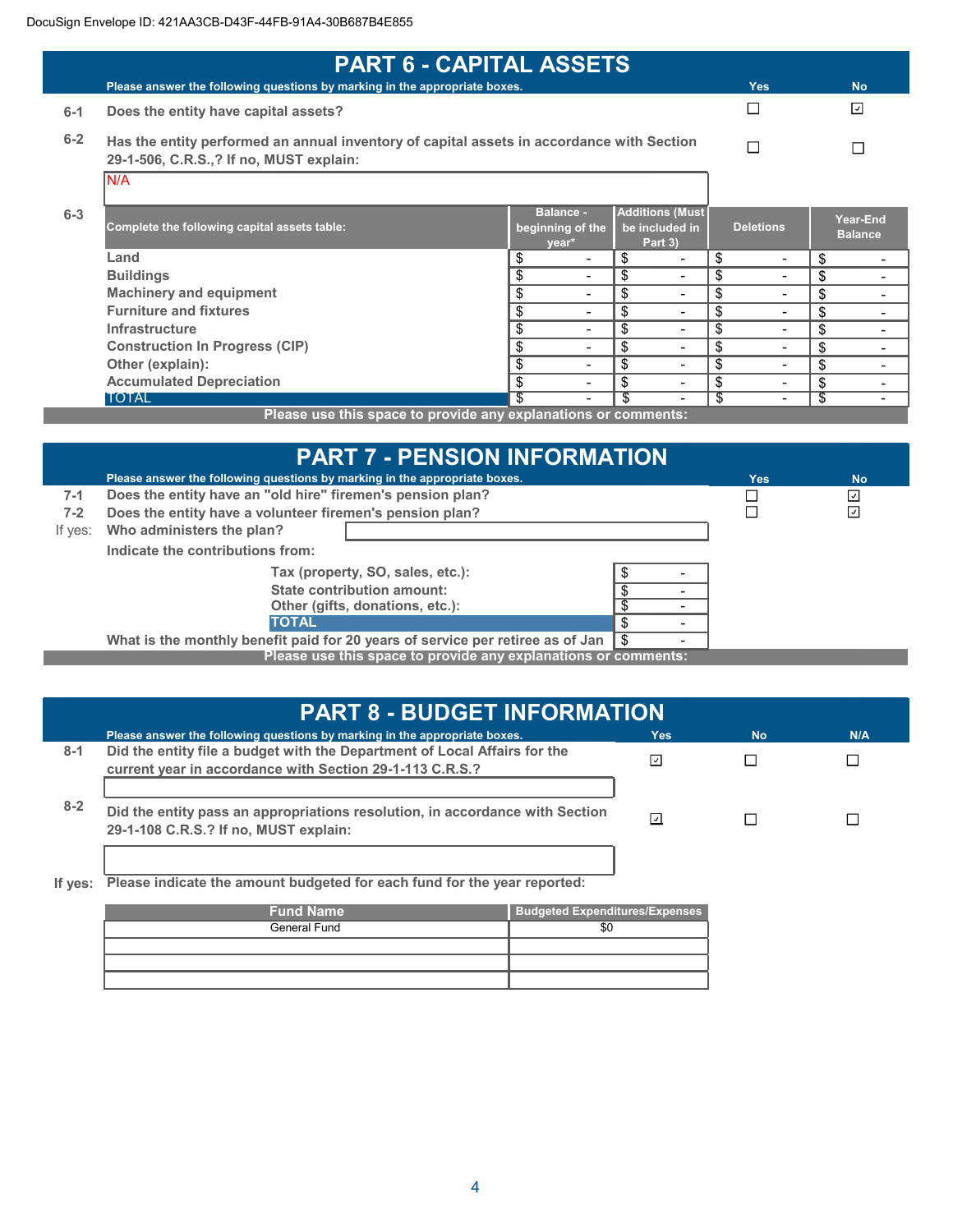|          | <b>PART 9 - TAXPAYER'S BILL OF RIGHTS (TABOR)</b>                                                                                             |                            |                          |
|----------|-----------------------------------------------------------------------------------------------------------------------------------------------|----------------------------|--------------------------|
|          | Please answer the following question by marking in the appropriate box                                                                        | <b>Yes</b>                 | <b>No</b>                |
| $9 - 1$  | Is the entity in compliance with all the provisions of TABOR [State Constitution, Article X, Section 20(5)]?                                  |                            |                          |
|          | Note: An election to exempt the government from the spending limitations of TABOR does not exempt the government from the 3 percent emergency | $\boxed{\textcolor{red}2}$ | $\Box$                   |
|          | reserve requirement. All governments should determine if they meet this requirement of TABOR.                                                 |                            |                          |
|          | If no, MUST explain:                                                                                                                          |                            |                          |
|          |                                                                                                                                               |                            |                          |
|          | <b>PART 10 - GENERAL INFORMATION</b>                                                                                                          |                            |                          |
|          | Please answer the following questions by marking in the appropriate boxes.                                                                    | <b>Yes</b>                 | <b>No</b>                |
|          | Is this application for a newly formed governmental entity?                                                                                   | П                          | $\overline{\mathcal{L}}$ |
| $10-1$   |                                                                                                                                               |                            |                          |
| If yes:  | Date of formation:                                                                                                                            |                            |                          |
| $10 - 2$ | Has the entity changed its name in the past or current year?                                                                                  | П                          | $\overline{\phantom{a}}$ |
|          |                                                                                                                                               |                            |                          |
|          |                                                                                                                                               |                            |                          |
|          |                                                                                                                                               |                            |                          |
| If yes:  | Please list the NEW name & PRIOR name:                                                                                                        |                            |                          |
|          |                                                                                                                                               |                            |                          |
| $10-3$   | Is the entity a metropolitan district?<br>⊡<br>П                                                                                              |                            |                          |
|          | Please indicate what services the entity provides:                                                                                            |                            |                          |
|          | See below                                                                                                                                     |                            |                          |
| $10 - 4$ | Does the entity have an agreement with another government to provide services?                                                                | $\overline{\mathcal{L}}$   | $\Box$                   |
| If yes:  | List the name of the other governmental entity and the services provided:                                                                     |                            |                          |
|          | See below                                                                                                                                     |                            |                          |
| $10 - 5$ | Has the district filed a Title 32, Article 1 Special District Notice of Inactive Status during                                                | $\Box$                     | $\overline{\mathcal{A}}$ |
| If yes:  | Date Filed:                                                                                                                                   |                            |                          |
|          |                                                                                                                                               |                            |                          |
| $10 - 6$ | Does the entity have a certified Mill Levy?                                                                                                   | $\Box$                     | $\overline{\mathcal{L}}$ |
| If yes:  |                                                                                                                                               |                            |                          |
|          | Please provide the following mills levied for the year reported (do not report \$ amounts):                                                   |                            |                          |
|          |                                                                                                                                               |                            |                          |
|          | <b>Bond Redemption mills</b><br><b>General/Other mills</b>                                                                                    | 0.000                      |                          |
|          |                                                                                                                                               | 0.000                      |                          |
|          | <b>Total mills</b>                                                                                                                            | 0.000                      |                          |

Please use this space to provide any explanations or comments:

10-3: Street improvements, water, sanitary and storm sewer, park and recreation, mosquito control, public transportation, and traffic and safety control.

10-4: The District was formed in conjunction with The Aurora Highlands Metropolitan District Nos. 1 and 3 (TAH Districts). TAH Districts, together with the Aerotropolis Area Coordinating Metrpolitan District and the ATEC Metropolitan District Nos. 1-2 formed The Aurora Highlands Community Authority Board (CAB) pursuant to an intergovernmental agreement to govern the relationships between and among the CAB Districts with respect to the financing, construction, and operation of public improvements within their combined service areas.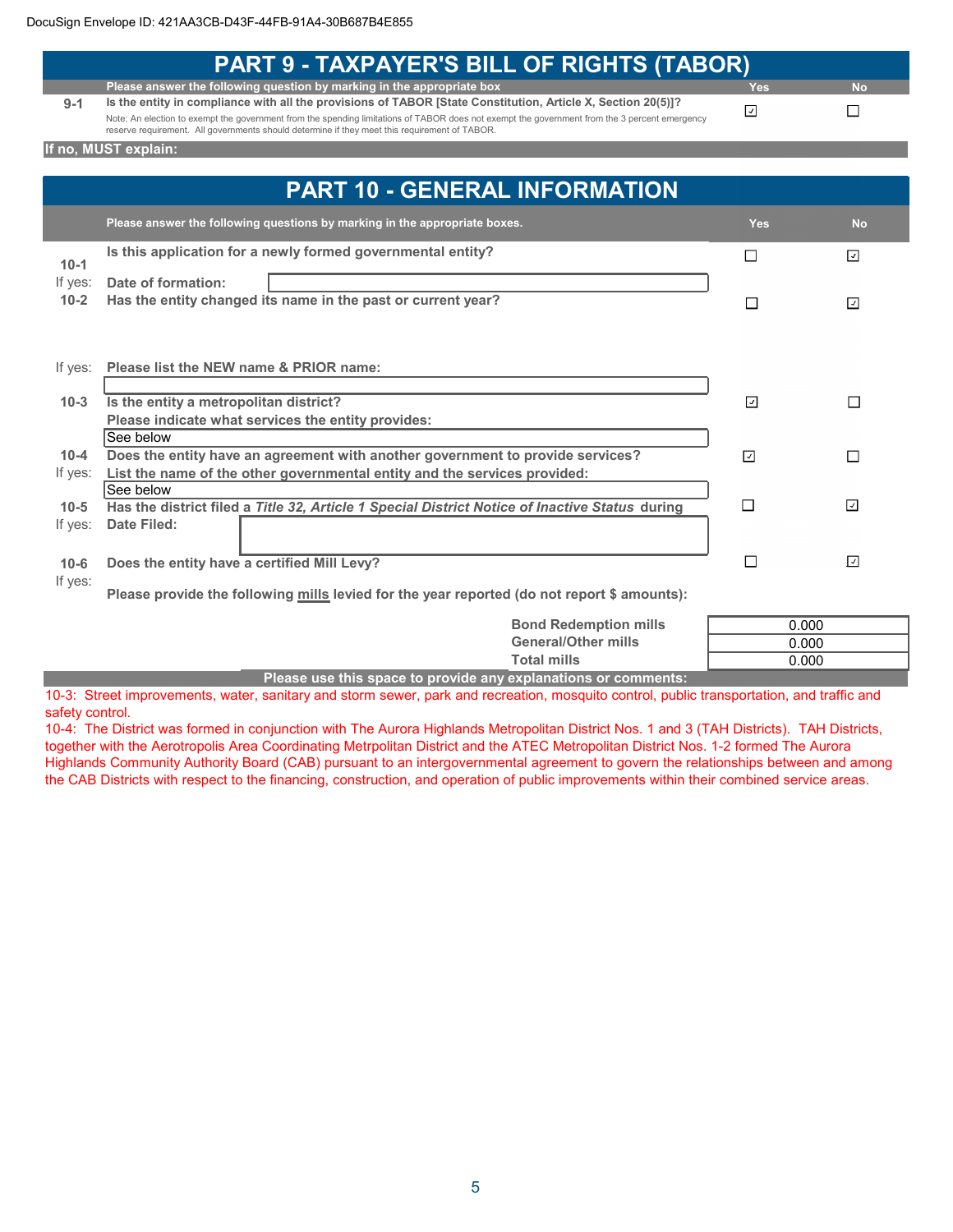| <b>PART 11 - GOVERNING BODY APPROVAL</b>                                                   |            |           |  |
|--------------------------------------------------------------------------------------------|------------|-----------|--|
| Please answer the following question by marking in the appropriate box                     | <b>YES</b> | <b>NO</b> |  |
| If you plan to submit this form electronically, have you read the new Electronic Signature |            |           |  |

 $12 - 1$ Policy?

ப

# Office of the State Auditor - Local Government Division - Exemption **Form Electronic Signatures Policy and Procedure**

# **Policy - Requirements**

The Office of the State Auditor Local Government Audit Division may accept an electronic submission of an application for exemption from audit that includes governing board signatures obtained through a program such as Docusign or Echosign. Required elements and safeguards are as follows:

• The preparer of the application is responsible for obtaining board signatures that comply with the requirement in Section 29-1-604 (3), C.R.S., that states the application shall be personally reviewed, approved, and signed by a majority of the members of the governing body.

• The application must be accompanied by the signature history document created by the electronic signature software. The signature history document must show when the document was created and when the document was emailed to the various parties, and include the dates the individual board members signed the document. The signature history must also show the individuals' email addresses and IP address.

. Office of the State Auditor staff will not coordinate obtaining signatures.

The application for exemption from audit form created by our office includes a section for governing body approval. Local governing boards note their approval and submit the application through one of the following three methods:

1) Submit the application in hard copy via the US Mail including original signatures.

2) Submit the application electronically via email and either,

a. Include a copy of an adopted resolution that documents formal approval by the Board, or

b. Include electronic signatures obtained through a software program such as Docusign or Echosign in accordance with the requirements noted above.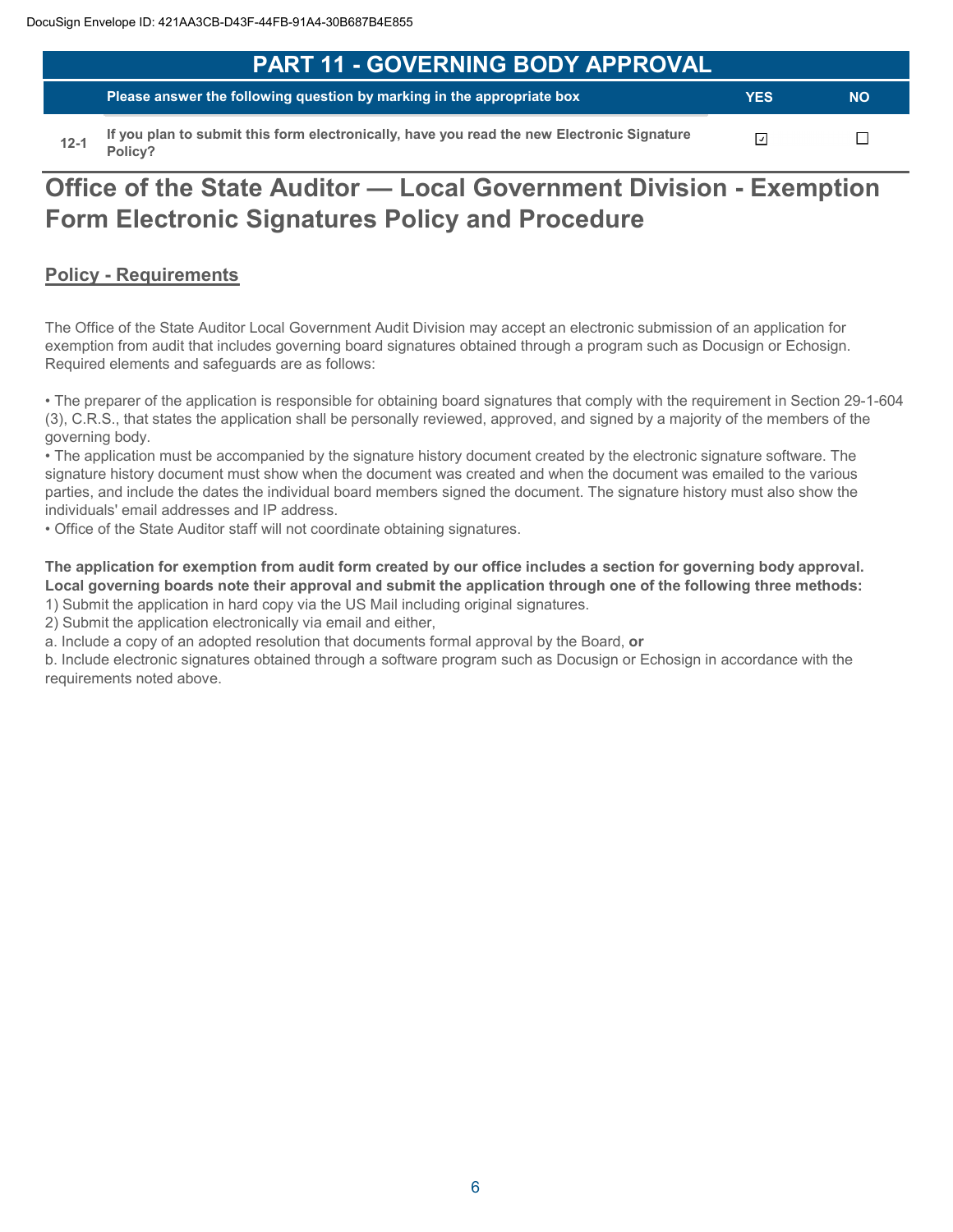|                                                 | Print the names of ALL members of | A MAJORITY of the members of the governing body must complete and sign in the column below.                                                                                            |
|-------------------------------------------------|-----------------------------------|----------------------------------------------------------------------------------------------------------------------------------------------------------------------------------------|
|                                                 | current governing body below.     |                                                                                                                                                                                        |
| <b>Board</b><br><b>Member</b><br>1              | <b>Print Board Member's Name</b>  | I, Matthew Hopper, attest I am a duly elected or appointed board member, and that I<br>have personally reviewed and approve this application for exemption from audit.                 |
|                                                 | <b>Matthew Hopper</b>             | Signed <i>Ullem</i><br>Date: 3/8/2021<br>My term Expires: May 2022                                                                                                                     |
| <b>Board</b>                                    | <b>Print Board Member's Name</b>  | I, Carla Ferreira, attest I am a duly elected or appointed board member, and that I<br>have personally reviewed and approve this application for exemption from audit.                 |
| <b>Member</b><br>$\overline{2}$                 | <b>Carla Ferreira</b>             | Signed $\sim$<br>Date: 3/2/2021<br>My term Expires: May 2022                                                                                                                           |
|                                                 | <b>Print Board Member's Name</b>  | I, Michael Sheldon, attest I am a duly elected or appointed board member, and that I                                                                                                   |
| <b>Board</b><br><b>Member</b><br>3              |                                   | have personally reviewed and approve this application for exemption from audit.<br>Signed Michael Sheldon<br>Date: 37372021                                                            |
|                                                 | <b>Michael Sheldon</b>            | My term Expires: May 2023                                                                                                                                                              |
| <b>Board</b>                                    | <b>Print Board Member's Name</b>  | I, Cindy Shearon, attest I am a duly elected or appointed board member, and that I<br>have personally reviewed and approve this application for exemption from audit.<br><b>Signed</b> |
| <b>Member</b><br>4                              | <b>Cindy Shearon</b>              | Date:<br>My term Expires: May 2023                                                                                                                                                     |
|                                                 | <b>Print Board Member's Name</b>  |                                                                                                                                                                                        |
| <b>Board</b><br><b>Member</b><br>$5\phantom{.}$ |                                   |                                                                                                                                                                                        |
|                                                 | <b>Print Board Member's Name</b>  |                                                                                                                                                                                        |
| <b>Board</b><br><b>Member</b><br>6              |                                   |                                                                                                                                                                                        |
|                                                 | <b>Print Board Member's Name</b>  |                                                                                                                                                                                        |
| <b>Board</b><br><b>Member</b><br>7              |                                   |                                                                                                                                                                                        |
|                                                 |                                   |                                                                                                                                                                                        |